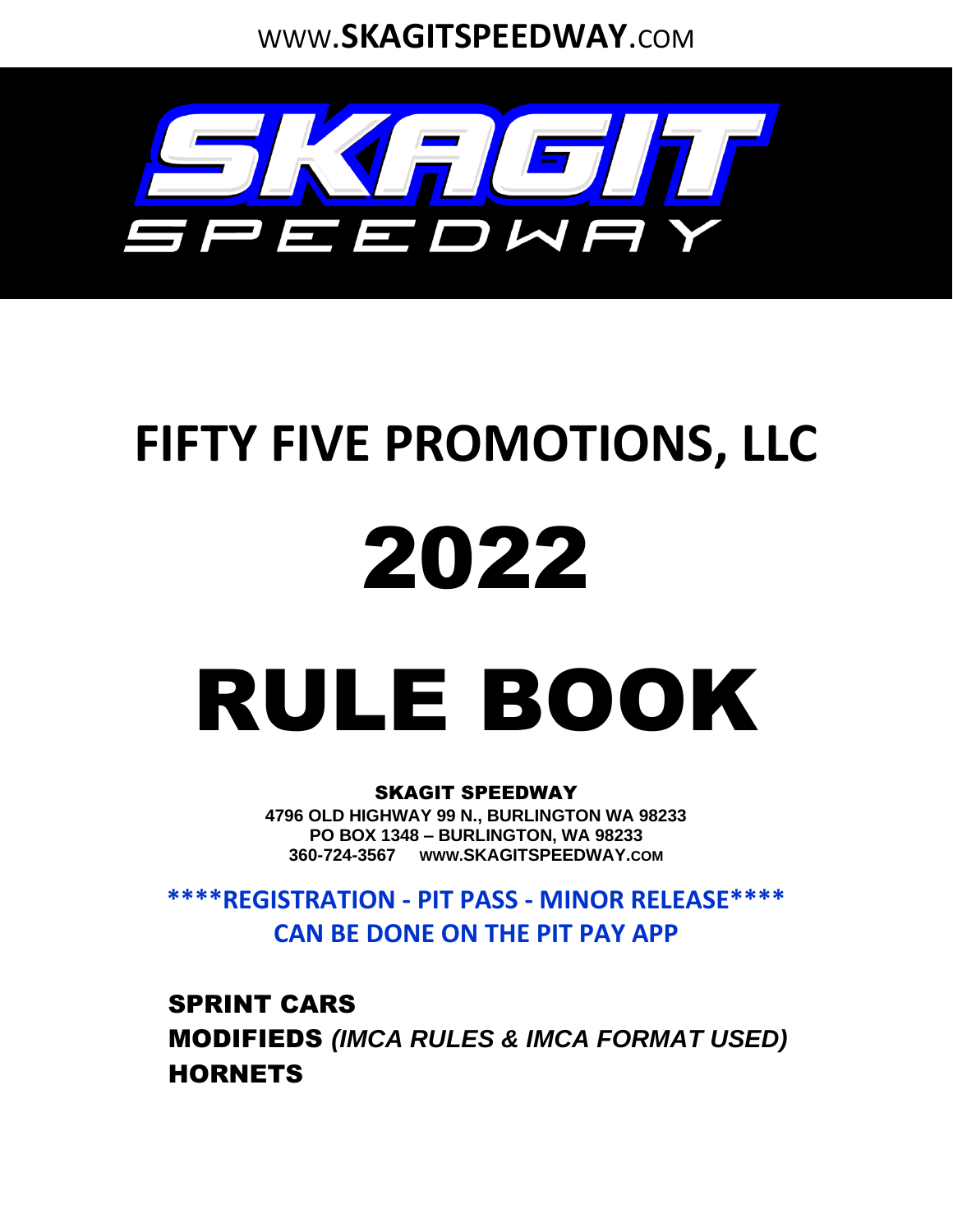#### **DISCLAIMER:**

The rules and/or regulations set forth herein are designed to provide for the orderly conduct of racing events and to establish minimum acceptable requirements for such events. These rules shall govern the condition of all events and by participating in these events, all participants are deemed to have complied with these rules. No express or implied warranty of safety shall result from publications of our compliance with these rules and/or regulations. They are intended as a guide for the conduct of the sport and are in no way a guarantee against injury or death to a participant, spectator or official. **Minor drivers and their parents** are responsible to read and understand the rules and regulations set forth in this rule book.

The RACE DIRECTOR shall be empowered to permit minor deviation from any of the specifications herein or impose any further restrictions that in his opinion do not alter the minimum acceptable requirements. No express or implied warranty of safety shall result from such alteration of specifications. Any interpretation or deviation of these rules is left to the discretion of the officials. Their decision is final. **Management reserves the right to check any cars for rule compliance at any time**.

In the case of drivers who have been injured away from Skagit Speedway, or who have been hospitalized for treatment and/or undergone surgery, or have been fitted with a cast, brace or prosthesis, or who suffer from a chronic or progressive debilitating illness, Skagit Speedway reserves the right to require the driver to present certification from the treating physician, stating that the participation as a driver will not exacerbate any medical condition or complicate the process of normal healing. Skagit Speedway further reserves the right to require such certification in the case of pregnant women wishing to participate in racing activities. Any female that is racing at Skagit Speedway that is pregnant must notify speedway officials prior to racing.

In any such case, Skagit Speedway reserves the right to decline the entry of any individual whose participation might endanger their health or safety, or the health or safety of other drivers, crewmen, participants, officials, or spectators. All rules enforced by Officials, Management and Security must be adhered to while on Skagit Speedway property. Skagit Speedway and /or track officials reserve the right to reject any car or driver without cause or recourse.

Any interpretation of, or deviation from these specifications or rules are left to the discretion of the Race Director, Race Manager and/or Technical Officials. Their decision is final.

#### **COMPETITOR OBLIGATION**

Any driver entering any racing event is considered to have inspected the track and determined that all conditions are satisfactory. If the driver does not feel that conditions are satisfactory, then the driver should not race. The driver further acknowledges that he/she is aware that auto racing involves risks and that by competing in that event the driver assumes these risks with full awareness and knowledge.

Track Tech officials are authorized to decide if an equipment change, or modification is an attempt to circumvent these rules. If this rule book does not specifically state that you can alter, change, or otherwise modify something on your car, you should consider it a violation of these rules. No part is deemed to have been approved by track officials by passing through prior technical inspections.

#### **GENERAL INFORMATION**

The Owner / Driver of each car represents to the Promoter and all others, that his/her car has satisfied all applicable rules, including but not limited to safety rules, whenever such Driver participated in any warm-up, practice, or competitive laps. The Owner /Driver of each car is also completely responsible for ALL actions of Crew Members, Sponsors, or anyone else associated with their team. If you have any complaints, disputes, problems, or questions, only the Driver and/or Car Owner, or a designated team representative may approach and Official, in a civil manner to resolve the situation.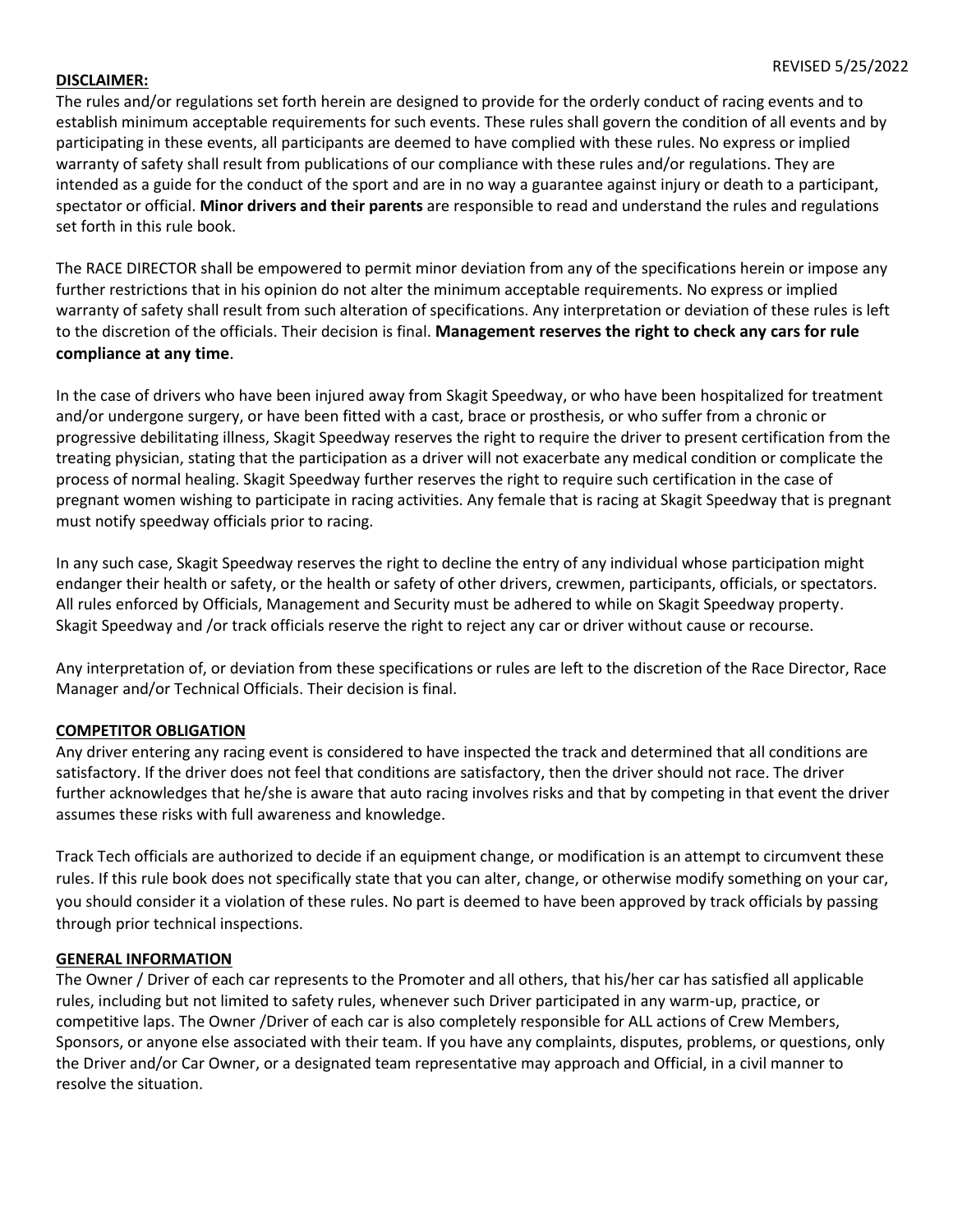**REGISTRATION** - To be eligible TO RACE - you must REGISTER your car and driver each season. Registration forms are found on the website **www.SkagitSpeedway.com** under RULES. You MUST complete REGISTRATION & W-9 to complete the process. All forms should be received by the end of the night on opening night or your first visit to Skagit Speedway. Failure to complete forms WILL RESULT IN NO PAYOUT – NO POINTS – UNABLE TO COMPETE. Everyone who enters the pit area or participates in competition promoted by Skagit Speedway does acknowledge, represent, and warrant that he/she has read, understands, and agrees to abide by the rules in their entirety. Permission

Skagit Speedway is a private business open to the public when admission fee is rendered. You are expected to act in the manner prescribed by Skagit Speedway and in accordance with all laws that govern Washington State.

to participate or enter grounds shall constitute acceptance of same.

When entering into an event, he/she is not deemed a Skagit Speedway employee - but is recognized as an independent contractor who will take all responsibility for taxes payable on any prize moneys or point fund moneys that he/she might have received as a result of his/her participation in any speedway event. All prize money earned will be credited to the Car Owner stated on the required W-9. Tax form W-9 must be submitted before prize money can be received.

In consideration of entering into any of the scheduled events, car owner, driver, pit people or agents, agree to permit Skagit Speedway to use their names, photos and photos of their race cars for advertising and publicity before and after any event, and to relinquish all rights to any photos or sell the same.

In consideration of entering the pit area, a fee will be charged, and an armband or pit pass ticket (recognized as a pit pass) will be issued. Pit passes must be worn by everyone who enters the pit area. All participants recognize that automobile racing is a hazardous undertaking and assume all the risk by reason of his/her participation and does for himself, herself, executors and administrators, successors and administrators, successors and assigns from any and all liability for personal inquiries that may be received and from all claims and damages for injury to persons or property growing out of, caused by any construction or conditions of any track equipment, cars or other devices used therefore, whatsoever.

#### **Race cars, vehicles (including towing equipment), wreckers, push trucks and any other equipment located in the pit area or restricted area are NOT covered by insurance.**

Anyone entering the pit area must have a pit pass, including kids and/or students. All persons under the age of 18 must have a minor's release and permission from the speedway office to enter to pit area. Minor's release must be obtained from Skagit Speedway. Release forms are available on the website and at the pit gate.

Anyone involved in an accident on the track or in the pit must report it to the track office and/or call the track to fill out an accident report. Insurance carrier needs a report before any payments will be made.

All pit personnel are covered by track insurance, provided that a waiver and release form was signed on the day of the event. It is the responsibility of the injured person to notify the speedway management if medical attention was or is necessary.

#### **NO ONE WILL BE PERMITTED TO ENTER THE PIT AREA OR COMPETITION WHILE UNDER THE INFLUENCE**

**ALCOHOL/MARIJUANA:** possession and or consumption of alcoholic beverages and/or marijuana prior to or during an event are strictly prohibited. Persons under the influence of alcoholic beverages and/or marijuana in the restricted areas may be fined up to \$500.00 and denied access to the restricted area. **ILLEGAL DRUGS**: The use, possession, sale or transfer of illegal drugs on Skagit Speedway property is strictly prohibited. Violators will be fined and denied access to the entire Skagit Speedway property. Violators will be reported to the sheriff's office. **PRESCRIPTION DRUGS**: Any participant using over the counter medication or medication prescribed to them by a physician that may restrict or impair their ability to perform a task should not attempt to perform the task.

Any suspected participant must be reported immediately, at the request of track officials, to track medical personnel. Any participant found to be in violation of the above stated items before or during a race program or before the last checkered flag of the program will be expelled from the premises, and the car with which he or she is associated may, at the discretion of the track officials, be disqualified from further competition. Violators will be fined and denied access to the entire Skagit Speedway property. Violators will be reported to the sheriff's office.

It is expected that all discussions and disputes between participants or participants and track officials will be conducted in an orderly and sportsman-like fashion.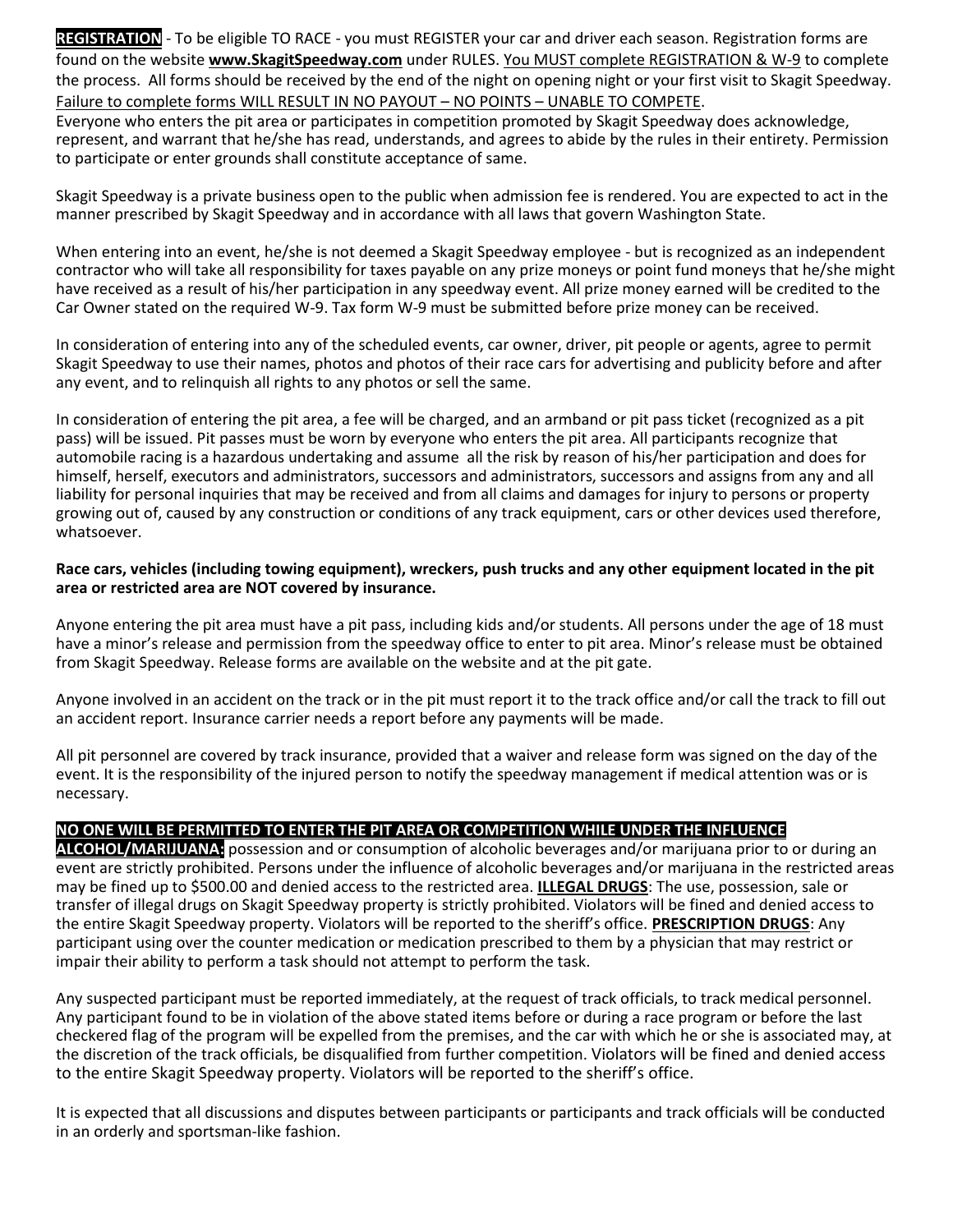Anyone deliberately delaying the race program will be disqualified.

All fines must be paid prior to the individual(s) returning to Skagit Speedway.

#### **Fines may be deducted from team earnings in which the violator is associated with.**

#### **AREAS OF SKAGIT SPEEDWAY TO WHICH RULES APPLY**

- **RESTRICTED AREA:** All of the facility which is within the fences that surround the actual racing surface, pit areas and trailer parking lot.
- **PIT AREA:** All of the facility which is within the fences that surround the actual racing surface, within which the race vehicles are held and maintained while not on the racing surface.
- **GRANDSTAND AREA/GENERAL PARKING AREA**: Grandstands and the concession area as well as area used for spectator and employee parking.
- **OVERNIGHT PARKING AREA:** Those areas reserved for campers and R/V's and other overnight use.

#### **GOLF CARTS, ATV'S, AND MOTORBIKES**

- All golf carts, ATV's and other motorized equipment are only permitted on Skagit Speedway property if they are used to move race cars and/or equipment to/from the track, scales or work area. The use of these types of vehicles as personal transportation or joy riding will not be permitted. If these vehicles are used for anything other than to facilitate race cars or the racing program, they will be removed from the pit area. Any resistance will result in the driver's disqualification.
- Only one rider per ATV and two per golf cart, Razor, or Two Rider Vehicle (TRV) ATV is permitted when vehicle is in use as a staging vehicle. Absolutely no starting of any race car with golf carts or ATV's is permitted.

#### **MINIMUM AGE**

• All drivers should be at least sixteen (16) years of age. Drivers under age 16 with prior experience may request a variance. Individuals under the age of eighteen (18) must have a signed, notarized consent form from both parents or legal guardian on a form supplied by Skagit Speedway. **Minimum age allowed with experience and an approved variance is 14.**

#### **MEETINGS**

• All drivers must attend mandatory drivers' meetings. Driver's meeting will take place before packing or hot laps.

#### **UNSPORTSMANLIKE CONDUCT**

- Will not be tolerated. An appropriate penalty will be issued.
- Verbal or physical abuse of anyone will not be tolerated.
- Minimum one week suspension, fine or both.
- Any competitor or Crew Member who participated in a fight or verbal bullying in the pits, or on the racetrack, or on the premises, may be subject to a minimum of \$500.00 fine, suspension, and/or loss of points and positions in the event.
- If the misconduct is directed toward Skagit Speedway management, officials, track workers, employees or volunteers, the person(s) involved with the violation may be immediately removed and denied access to the property of Skagit Speedway. A minimum fine of \$500.00 and suspension may be imposed.
- No individuals shall use loud and/or abusive language in addressing track management or officials. Violators may be fined a minimum of \$100.00 and possible suspension.
- All fines levied against an individual or team may be withheld from car earnings.

#### **YOU ARE RESPONSIBLE FOR**

- **WASTE OIL** must be placed in waste oil barrels at the designated waste oil area. Failure to do this will result in a minimum fine of \$200.00
- **TIRES** take them with you, do not leave at the track
- Failure to do this will result in a minimum fine of \$200.00
- **GARBAGE** in your pit stall, use the can that is provided.

#### **PILL DRAW / REGISTRATION**

- Race cars are to be unloaded in the pit area and drivers are to be registered before hot laps, **pill-draw closes at 5:00pm**. Any race team that is not registered with the track before 5:00pm will be placed at the rear of his/her heat race or at the tail end of the qualifying order. If the race car/driver is not in the pits and car into line-up area before it's their turn, the car/driver will not receive their position based on pill-draw / heat line-up.
- Driver Registration and Pill Draws will take place at the WHITE BOARD and will begin when the pit gates open. Pill draw will remain open until 5:00pm. Any driver who has not registered by that time will be lined up to the rear of a heat race or to the end of the qualifying order.
- In the event a driver and/or car will be late arriving to the speedway as stated above, a team representative may draw for their driver's heat race/qualifying position. Or, if the speedway is notified that a team will be late arriving, then speedway officials will randomly draw their heat race lineup or qualifying order for them. The race team must notify speedway officials or otherwise be lined up to the rear of a heat race or the tail end of the qualifying order.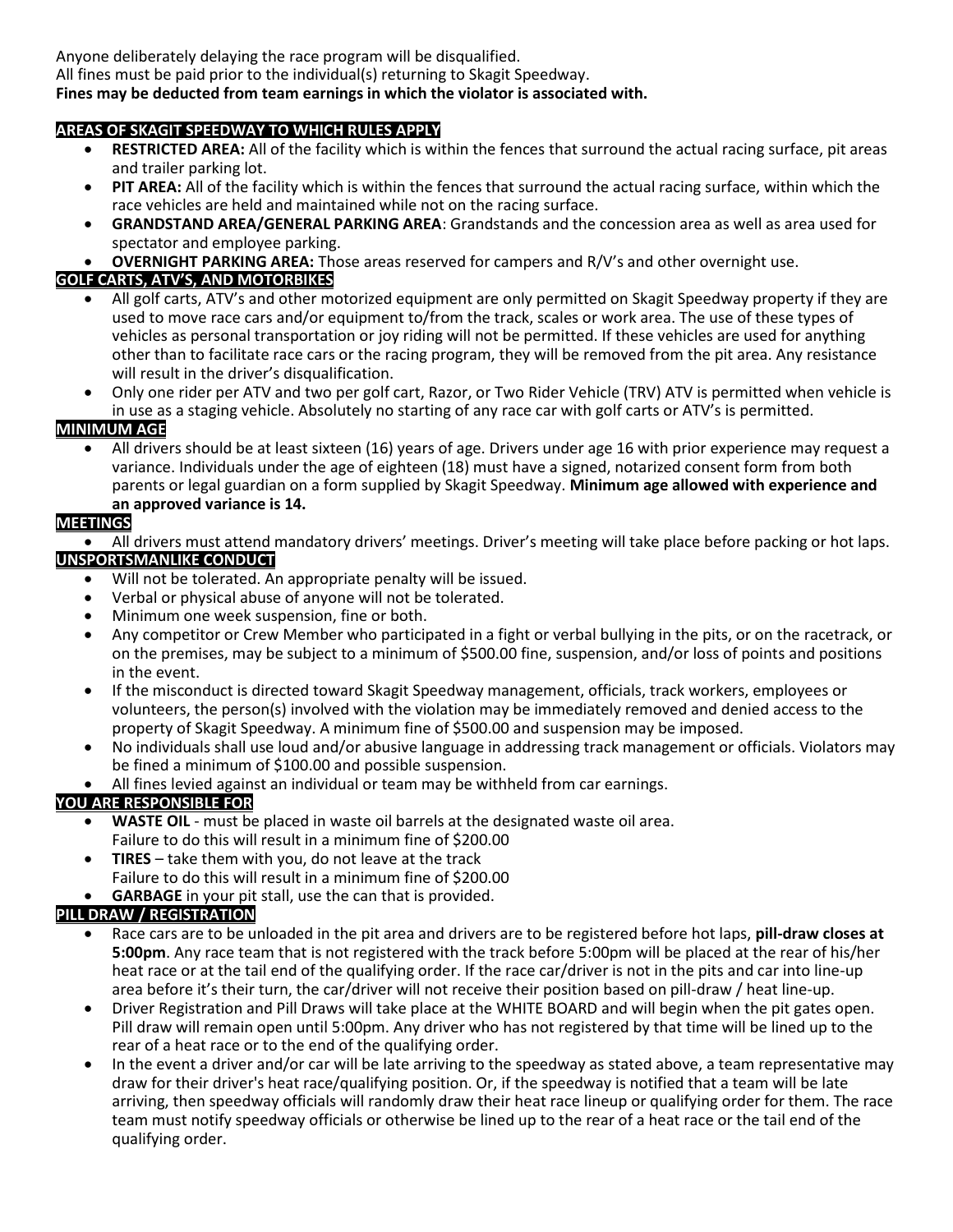If a driver does not come out for their assigned hot lap or group time trial session, they will forfeit their session and will not be allowed to hot lap or time trial with any other group. At the discretion of officials, drivers may be allowed to hot lap in a later session, however if hot laps are being used as group time trials, the driver will NOT be allowed to hot lap nor group time trial in a later group.

#### **DRIVER/CAR CHANGES:**

• All driver changes must be reported to the Race Director prior to the completion (or posting) of the heat race lineups. Drivers are responsible for notifying the Race Director of any driver/car changes. No switching of numbers or qualified cars after race program has started. If a spare car is to be used once the program has started, it MUST NOT have been qualified previously that night and will start in the rear of the qualified field.

#### **FORMAT**

- The **RACE DIRECTOR/PROMOTER** will be the sole authority in the pits.
- The **RACE DIRECTOR/PROMOTER/TOWER** will be the sole authority for on-track decisions.
- **RACEceiver** line-ups, flags, incidents will come from **RACE DIRECTOR/PROMOTER/TOWER**
- Management will establish the race event procedures: starting positions, length, frequency and administration of all events and programs. When their decision is rendered, that decision will be final and binding. The race may be shortened due to time allotted or weather conditions and once the race has passed the half waypoint, it will be an official race.
- Any complaints, disputes, questions, or problems must be directed, by the Driver or registered Car Owner, to the **RACE DIRECTOR** immediately following the event **(15-minute limit after checkered flag).**
- Any unauthorized persons entering onto the racing surface during race conditions will result in a disqualification, penalty, fine, or suspension, to the person and affiliated Driver.
- Any Driver stopping on the racing surface to argue with an Official, in regards to an official's decision, will be automatically disqualified from the event.
- The **RACE DIRECTOR/PROMOTER/ TOWER** will have control of the track during all events and the warm-up periods.

#### All **ROOKIE DRIVERS MUST START AT THE BACK OF ALL EVENTS FOR THE FIRST TWO WEEKS OF RACING** or until deemed by race management to be capable of starting in his/hers earned position. Rookies must have a rookie ribbon on the back of the car.

#### **BEFORE YOU ENTER ONTO THE TRACK – KNOW THIS**

- Any Driver or Crew that does not take their car to the line-up grid, when requested by the Officials, may be required to start at the back of the line-up for that event. **ALL CARS WILL BE CALLED TO THE TRACK FOR STAGING NO LATER THAN HALF-WAY THROUGH THE RACE PRECEDING THEIRS. CAR & DRIVER ARE EXPECTED TO BE IN THE STAGING LANE, AND READY TO TAKE THE TRACK BY THE END OF THE RACE PRIOR TO THEIR EVENT. THE PA SYSTEM IS A COURTESY AND IT IS THE TEAM'S RESPONSIBILITY TO BE IN STAGING FOR ANY RACE.**
- **All drivers must wear their COMPLETE SAFETY GEAR when engine is running. NO EXCEPTIONS.**
- **COMPLETE SAFETY GEAR IS REQUIRED WHEN – Pushing/Packing/Hot Laps & ANY Racing Event.**
- If a car is dead on the track, when racing is in progress, the Driver must stay in the car with seat belts fastened until the race is stopped, except in case of a fire or rollover. Failure to comply may result in a penalty, disqualification, and/or suspension.
- Any competing car, whose speed has been reduced to the point where it could cause a safety problem, may be removed from the racing surface at the option of the Race Director.
- Pit speed limit is 10 miles per hour.
- Cars returning to the pit area under power must use designated pit entrance.
- In the event a race is cancelled after 50% completion, it will be scored completed.
- All cars receive one push off per event. If a second push off is needed, the car must start at the rear of the lineup. Red flag and safety stops excluded. **All safety stops should be on the front chute at the flag stand or at a track official**.
- Drivers causing two stoppages in a single event will be disqualified for event.
- Drivers are **REQUIRED TO USE & PROVIDE THEIR OWN (RACEceiver)** "one-way radio communication" from race officials. Communication from the **RACE DIRECTOR/TOWER** will aid in the direction of the race, including, but not limited to, safety and resetting the race lineup prior to any restart.
- All cars shall provide their own and be equipped with an **AMB/MY LAPS transponder** (for lap scoring). The fitted transponder box shall be mounted as close as possible to the ground, but not protrude below the frame rail. It is the **responsibility of the competitor to ensure that the transponder is IN QUALITY WORKING CONDITION,**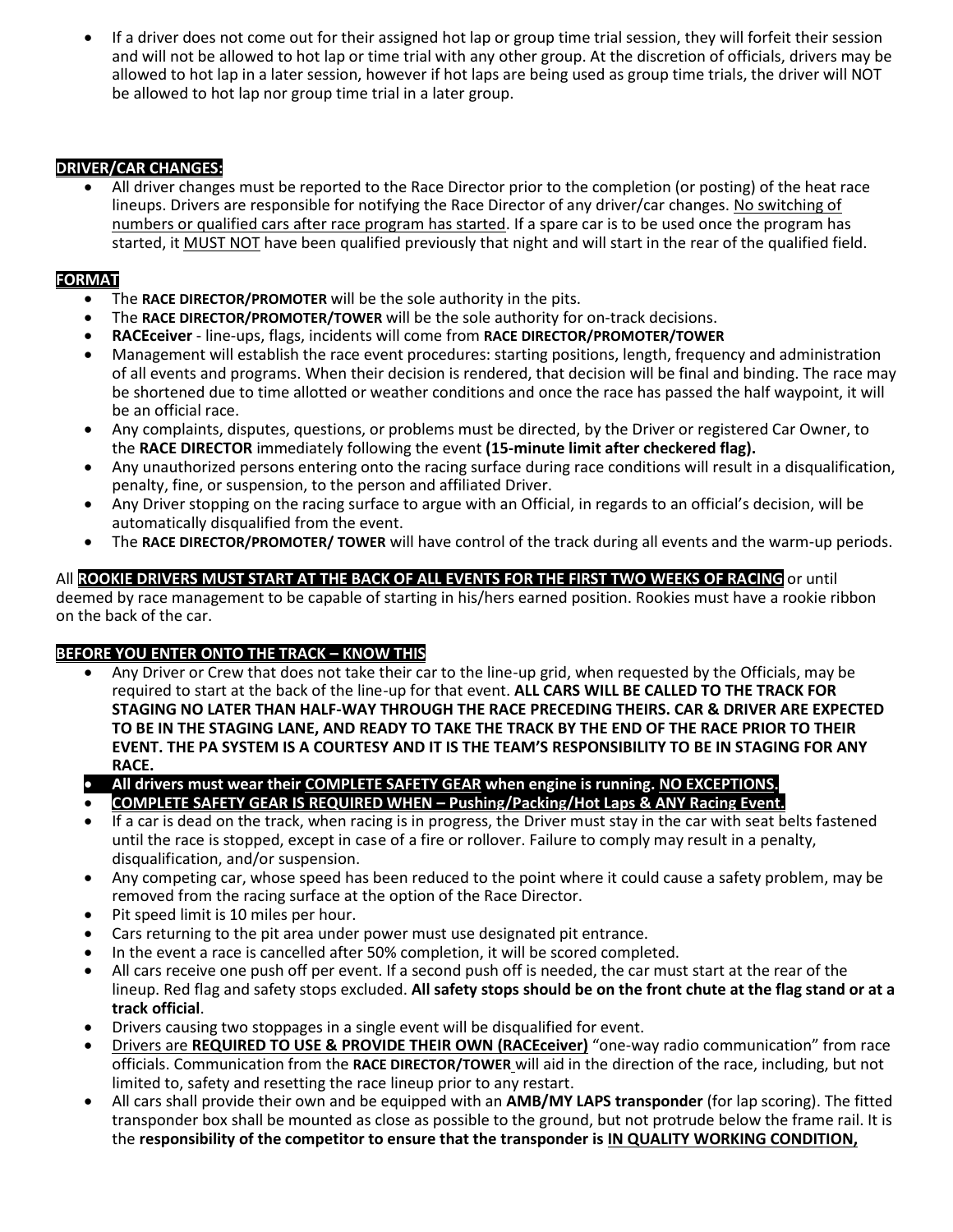**FULLY CHARGED and is securely mounted and is in a suitable position.** Transponders may be available for rent from the track. Competitors may be required to leave their driver's license when they receive their transponder equipment. Should a team's transponder be lost, damaged, destroyed and/or not returned, the replacement cost of the transponder will be withheld from the team's purse winnings from that event. It is in everyone's interest that transponders are suitably and securely attached and are in good working condition. **ALL RACE CARS MUST HAVE THEIR MYLAPS TRANSPONDER MOUNTED ON THEIR CAR WHENEVER THEY ARE ON THE RACETRACK**. Failure to have a transponder on the car during any time trial event will result in the driver not receiving a time and will be placed at the rear of the heat race. Race teams will be instructed as to the mounting location of the transponder based on division. Failure to mount the transponder in the approved location could result in a scoring change in the final rundown.

• Anyone deliberately delaying the race program will be disqualified.

#### **PACKING**

- All persons packing the track must sign in at the pit gate as a driver.
- All persons packing the track must follow packing directions from track workers. **Anytime a car is on the track the driver must maintain a minimum 3' (36 inches) between the car and any track worker or official.**

#### • **All drivers must wear their ENTIRE SAFETY GEAR when engine is running. NO EXCEPTIONS.**

#### **SAFETY RULES**

#### *It is the car owner's responsibility to ensure his/her car is safe and properly maintained for racing.*

- No modifications of any manufactured safety products allowed.
- All applicable items must be nomex and SFI rated and must be worn any time the engine is running.
- Snell SA 2015 or newer full-face helmet required.
- Arm Restraints **Highly Recommended**
- Full Fire suit minimum two layers.
	- o **PROTECTIVE CLOTHING**
	- o All drivers will be required to wear a fire-resistant driving uniform meeting minimum of the SFI 3.2A/5 specifications and display a valid SFI 3.2A/5 label on the outside of the uniform.
	- $\circ$  Driver's gloves must meet or exceed the SFI 3.3 specification and have a legible and valid SFI 3.3 label.
	- $\circ$  Drivers must wear shoes that meet minimum of the SFI 3.3 specifications and display a valid SFI 3.3 label.
- Underwear top, bottom and foot socks. **Highly Recommended**
- Neck collar or Hans style restraint recommended.
- Head Sock or helmet skirt. **Highly Recommended**
- Right side head net, or approved head restraint seat.
- Approved roll bar padding on roll bars within range of drivers head.
- High-back approved racing seat. Minimum three 5/16" mounting bolts.
- Each car will be equipped with minimum of an SFI 15.5 or SFI 15.1 approved restraint system, **UNTIL THE DATE OF THE BELT EXPIRATION (TWO YEARS FROM THE DATE OF MANUFACTURE). LATCH TYPE 5-POINT SEAT BELTS** mounted per manufacturer. (must have label) Seat belt restraint systems shall be installed and used in accordance with manufacturer's instructions. In any type of manufacturer's installation, the fasteners must be magnetic steel unless using type of mount in which the seat belt wraps around the roll cage. A seven- point harness is recommended. b) Seat belt material should not be permitted to come in contact with any sharp or metal edge, including when the material passes through the seat.
- Window Nets are **MANDATORY** for all classes other than OPEN WHEEL. Driver-side window net required, minimum 16 inch by 20 inch ribbon or mesh style, and must be mounted to roll cage so latch is at top front of window. **(MANDATORY for MODIFIEDS/HORNETS)**
- When wheel packing, **COMPLETE SAFETY GEAR** is mandatory.
- When pushing off to fire, **COMPLETE SAFETY GEAR** is mandatory.
- **ADDING WEIGHT** WEIGHTS MUST BE WHITE AND HAVE CAR #. IF WEIGHT FALLS OFF OF YOUR CAR FOR ANY REASON, YOU WILL BE DISQUALIFIED & SCORED LAST IN SAID EVENT.

#### • **SPRINT CAR - MUST HAVE REAR BUMPER TO START AND RECEIVE A PUSH. NO PUSH WITHOUT REAR BUMBER.**

#### **STARTS**

- All INITIAL starts will be given the green flag at the chalk line in the middle of turn four. If the rows stay nose-totail, the green flag will wave and the green lights will come on, and all driver may pass at that time.
- Jumped starts called by flagger.
- If the official feels there was not an equal start or that the rows were not in line nor ready to go, the start will be called back and it will be at the discretion of officials whether or not to penalize either one or both or none of the front row drivers by moving them back one row.
- If a driver starting in any other row jumps the start, the start will either be called back and/or the driver identified for the jump will be penalized the total number of spots that he or she advanced prior to the green flag. The penalty will be assessed at the final finish of the event, or at the next caution or red flag.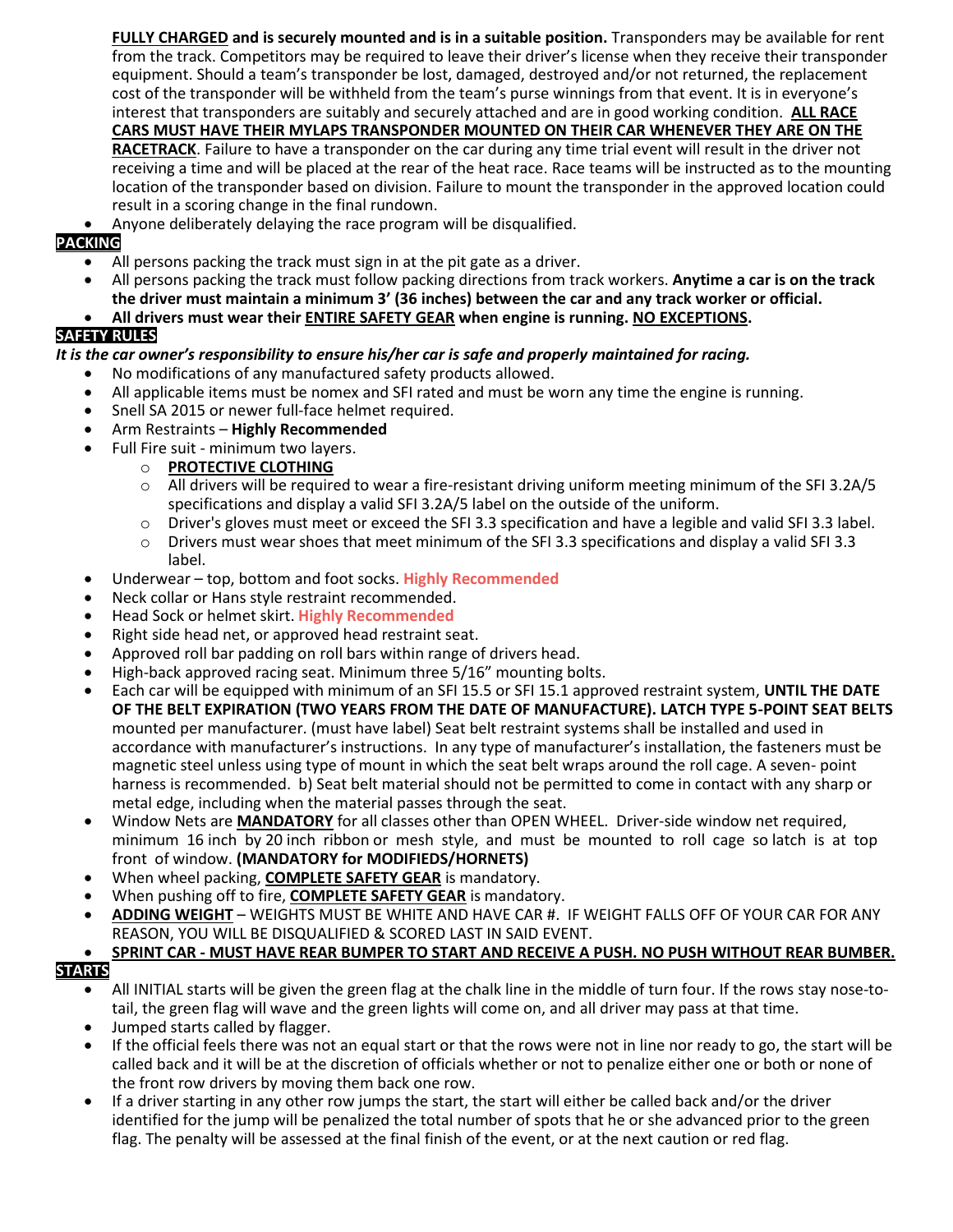#### **RESTARTS (ANY SPRINT CAR CLASS)**

- All restarts will start on the back straightaway there will be a cone.
- All restarts will be single file. All cars must pass to the outside (right side) of the cone in a single file manner. If a car passes to the left of the cone, hits the cone, or passes another car prior to reaching the cone, they will be penalized two spots.
- The leader should not accelerate until he/she reaches this point. All cars must pass between the cone on the backstretch and the outside guardrails in single-file, nose-to-tail order. Any driver going to the inside of the cone, or making contact with the cone will be penalized two positions at an immediate yellow. • **FOR MODIFIEDS/HORNETS** – Will restart on the front-stretch, all restarts will be Delaware Double File restarts with the leader in a row by themselves.

#### **FLAGS**

#### **GREEN FLAG**

- The green flag will indicate the start or restart of an event. After the cars are lined up in the correct order, the (yellow) traffic lights will be turned off; this indicates the race will start on the next exit out of turn four. In the event of a false or poor start, the yellow caution light will come on as the leaders reach the backstretch. The start will then be reattempted.
- If one or both front row starters jump the second start, they will be moved back a row for the next start. If a driver has a blatant excessive jump on the original start he/she may be put back a row.
- Any car(s) advancing positions before the start or before the cone on a restart will be penalized two positions for each position gained. Penalty will be assessed at the next race stoppage or end of the event.
- Any driver that hits the cone on a restart will be put to the back immediately unless the driver is avoiding a collision. A second infraction will result in disqualification. If a driver is alongside the car in front of him at the cone he must let the car back in front of him before the exit of turn 2 or be penalized for jumping.
- **SPRINT CARS** Restarts after one lap is completed will be single file. No gaping or passing before you pass the cone. **MODIFIEDS & HORNETS** - Restarts after one lap is completed will be Delaware double file restarts with the leader out front by themselves. No gaping or passing before THE GREEN FLAG.

#### **WHITE FLAG**

- The white flag indicates one lap remaining in the event.
- Should the race be stopped on the last lap, the restart will consist of two laps at green, white and then checkered.

#### **BLACK AND WHITE CHECKERED FLAG**

- A checkered flag will indicate the end of an event.
- If the leader receives the checkered flag and the race is stopped before all cars cross the finish line, the race will be scored complete. The cars crossing the finish line before the stoppage will be scored accordingly, the remaining cars will be scored as they had completed the previous lap. Cars involved in the stoppage will be scored last on their respective lap.

#### **YELLOW FLAG**

- A yellow flag condition is considered a race stoppage. Cars will slow to a pre-race speed and maintain a single file line. Cars out of position will be advised over the **RACEceiver** frequency where to line up.
- If a pace truck is on the track, no cars are allowed to pass it without permission. Violators will be sent to the rear of the field or disqualified.
- Cars entering the work area during a yellow flag condition, that complete the work before the race is ready to resume will be allowed to restart at the rear of the lineup. Lineup will be in the order they return to the track.
- Cars involved in the race stoppage that go to the work area will be given **TWO MINUTES to make repairs**. The time will begin when the last car arrives in the work area. Lineup will be in the order they return to the track.
- Cars not involved in the race stoppage that go to the work area will not get time in the work area. The race will resume when the lineup is correct.
- *SPLIT YELLOW -* Cars crossing the flag stand before a yellow flag will be scored on the current lap, those that have not crossed will be lined up in order by their previous lap.
- **YELLOW AT THE CHECKERED***:* Any cars taking the checkered flag will be scored in order, the race will be completed. Others that come after the yellow is thrown will be scored by the previous lap. Any cars involved will be placed to the back. At the discretion of the RACE DIRECTOR.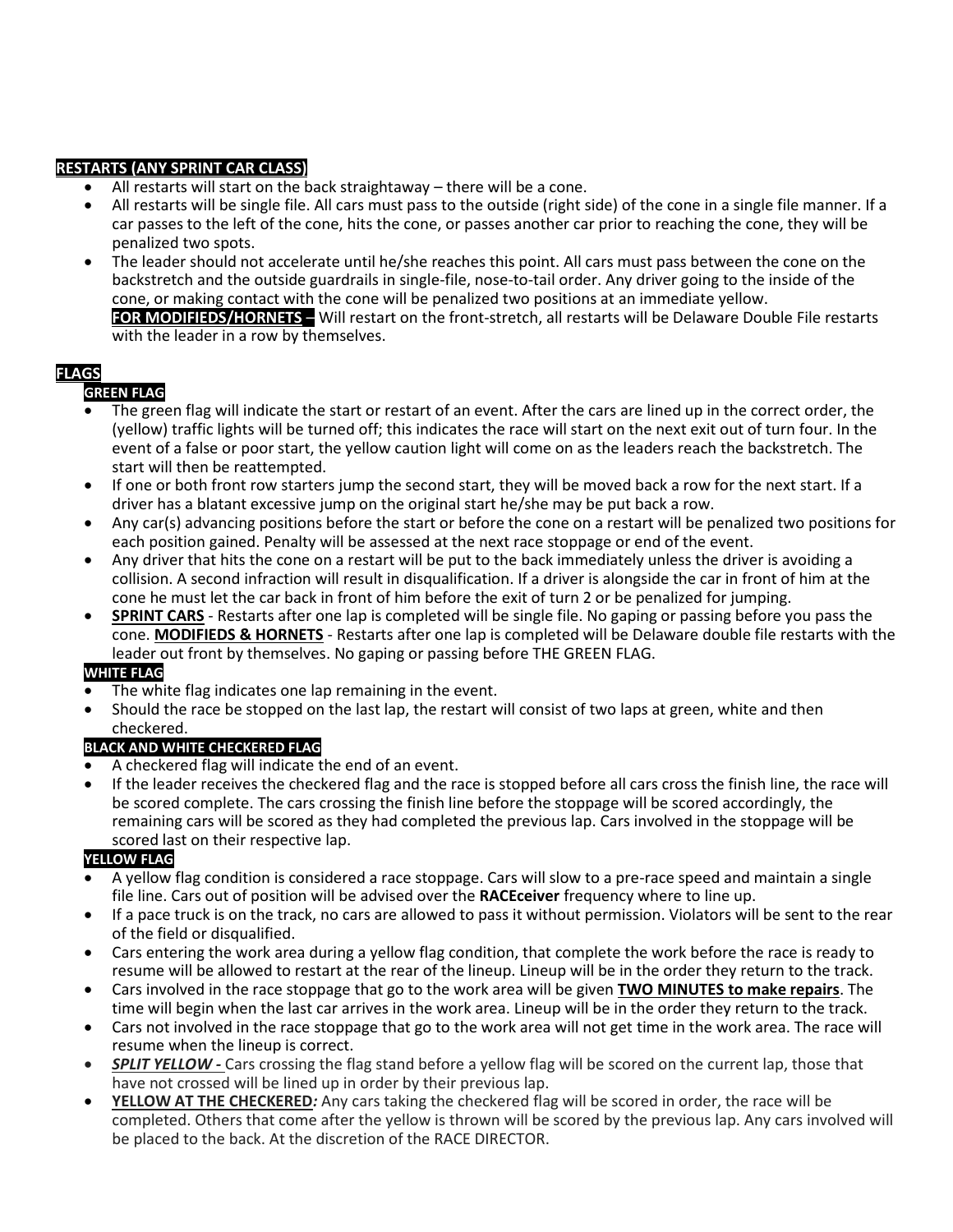#### **RED FLAG**

- A red flag condition is considered a race stoppage. Cars that blatantly drive past the crash scene will be penalized two (2) positions or disqualified.
- Cars stopping must stay off the inner apron and not block openings where emergency personnel or support vehicles respond from.
- Cars entering the work area during a red flag condition that complete the work before the race is ready to resume will be allowed to restart at the rear of the lineup. Lineup will be in the order they return to the track.
- Under red flag conditions: On a "Closed Red", No crew, members or individuals are allowed on the track. Violation will result in a disqualification.
- **On an "Open Red",** The crew may work on the car on the track. If a tire is changed, the car must restart at the rear of the line up in front of any cars that went to the work area.
- If fuel is added, the crew must have a manned fire extinguisher at the car and use an anti-slosh funnel. Violation of this may result in disqualification.
- If a car is involved in an accident, **ONLY EMERGENCY PERSONNEL ARE ALLOWED** at the car until the driver has vacated.
- When the **HORN SOUNDS that means the "Clear the Track" command is given**, all personnel must leave the track in a timely manner. Violation of this will result in the car being penalized to the rear of the line up or disqualification.

#### **BLACK FLAG**

- **IF YOU ARE GIVEN A BLACK FLAG – YOU ARE DONE, EXIT THE TRACK.**
- A furled black flag will be a warning against on-track violations.

#### **RE ENTRY**

No cars are allowed to enter the racing area after the track and / or pace truck caution lights are turned off, UNLESS ordered to by Officials.

#### **PROTESTS**

- Car owners or drivers that refuse an inspection on any item will be considered illegal.
- Cars that are illegal will be disqualified for events participated in that night.
- Illegal engines will result in a fine of up to **\$2,000.00** and loss of all points to date.
- Engines that pump big will have the option to tear down for cubic inch verification.
- **Management reserves the right to check any cars for rule compliance at any time**.
- In order to protest a competitor's engine, protestor's car must have finished in the same race as the protested car. **Protester must put in writing and present to RACE DIRECTOR within 15 MINUTES of the checkered flag**. Protest must include, in writing, the rule/items that are in protest, along with \$2000.00 cash. If protested car is illegal**, \$1500** will be returned to protester. If protested car is legal **\$1500** will be awarded to said car for reassembly inconvenience. The balance will pay the technicians. It is the responsibility of each race team to have in their possession, a current set of rules for the division that they are participating in. Protesting party must have a current set of rules outlining the provision of the protest. **THIS APPLIES TO ALL CLASSES AT SKAGIT SPEEDWAY.**
- Any complaints, disputes, questions, or problems must be directed, **by the Driver or registered Car Owner**, to the **RACE DIRECTOR withing 15 minutes of checkered flag.**

#### **ROOKIE**

- **ROOKIE OF THE YEAR:** If you are competing for Rookie of The Year, you must not have competed in more than three (3) races in your division and/or an upper division, in any year prior.
- All **ROOKIE DRIVERS MUST START AT THE BACK OF ALL EVENTS FOR THE FIRST TWO WEEKS OF RACING** or until **DEEMED BY RACE MANAGEMENT TO BE CAPABLE OF STARTING** in his/hers earned position. Rookies must have a **rookie ribbon on the back of the car**.

#### **WEIGHING AND SCALES**

- All cars will weigh as directed by announcement, radio message or posted at the designated Scales, per the weight rule, and track layout. All cars must weigh-in immediately following their Races as directed. Any detour, redirection, mud puddle meandering, may result in disqualification or penalty.
- Any detour to the scale, may result in loss of finish position or time. Should any car stop on the way to the Scales and be touched by anyone other than a Race Official, the Driver may be disqualified. **Any car not meeting the minimum weight, after the designated event will lose its time, and/or finishing position from that event.**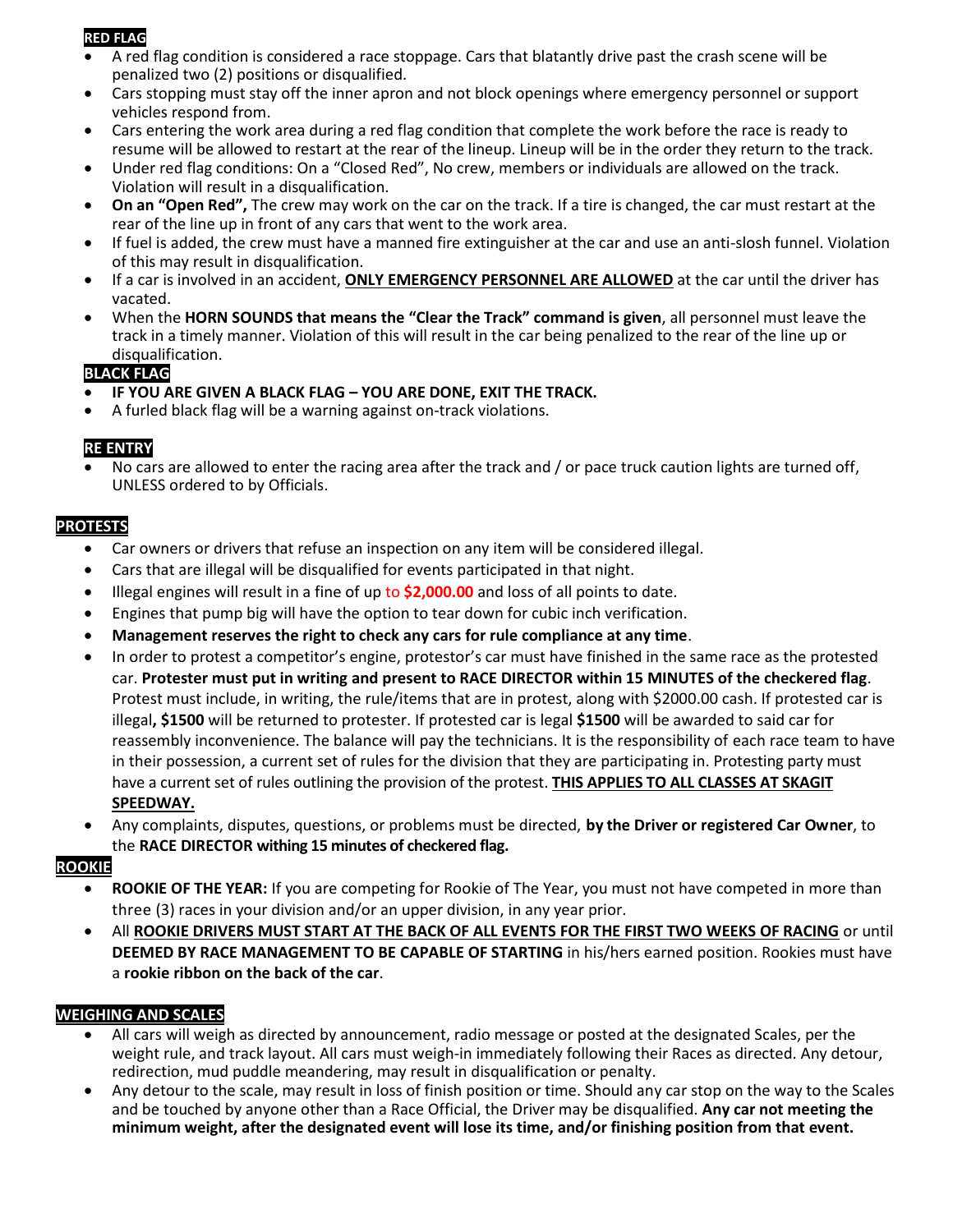- The scales used for the event, provided by the series or the track, will be considered the official scales for the event. Scales will be available for any team to verify its car weight as determined by the official scales for that event.
- The number of cars to be scaled nightly will be announced at the drivers meeting, on the pit board and/or instructed via the driver's one-way radio.
- At the scales, the car must present themselves directly on to the scales. The figure shown is the official weight for that car.
- Officials will allow a car to re-scale two times by pulling off scale and pulling back on. Reading of the final attempt will become the entered weight.

#### **IF, AT THE SCALES, THE CAR FAILS TO MEET THE MINIMUM WEIGHT, THE FOLLOWING PENALTIES APPLY:**

- **Qualifying:** The car forfeits the earned qualifying and must start last in a heat race.
- **Heat Race:** Car is penalized for that event but remains eligible for the next qualifying race.
- **Mains - Feature:** Car and Driver will **forfeit win/points/money for that night.**

#### **SCORING & POINTS**

- **Sprint Cars receive:** *(Driver points & Owner points to registered car #)*
	- o Qualifying / Heat / Main Event Points
- **Modifieds receive:** *(Driver points & Owner points to registered car #)* o Heat / Main Event Points
- **Hornets receive:** *(Driver Points – Regardless of Car Driven)*
	- o Main Event Points
- **Midgets Receive** *(Driver Points - Regardless of Car Driven)*
	- o Heat / Main Event Points

#### **QUALIFYING (SPRINT CARS)**

• You must attempt to complete at least one lap to receive time and points.

#### **HEAT RACE**

You must take the checkered flag in your heat to get your time back. If you do not take the checkered flag, you will start behind the transfer cars. In the event of a B-Main – you will be lined up in the B-Main by your time.

#### **CHAMPIONSHIPS/AWARDS**

- If at the conclusion of the season, TWO or more drivers and / or car owners are tied in points, they will be awarded equally for the tied position.
- **ROOKIE OF THE YEAR:** If you are competing for Rookie of The Year, you must not have competed in more than three (3) races in your division and/or an upper division, in any year prior.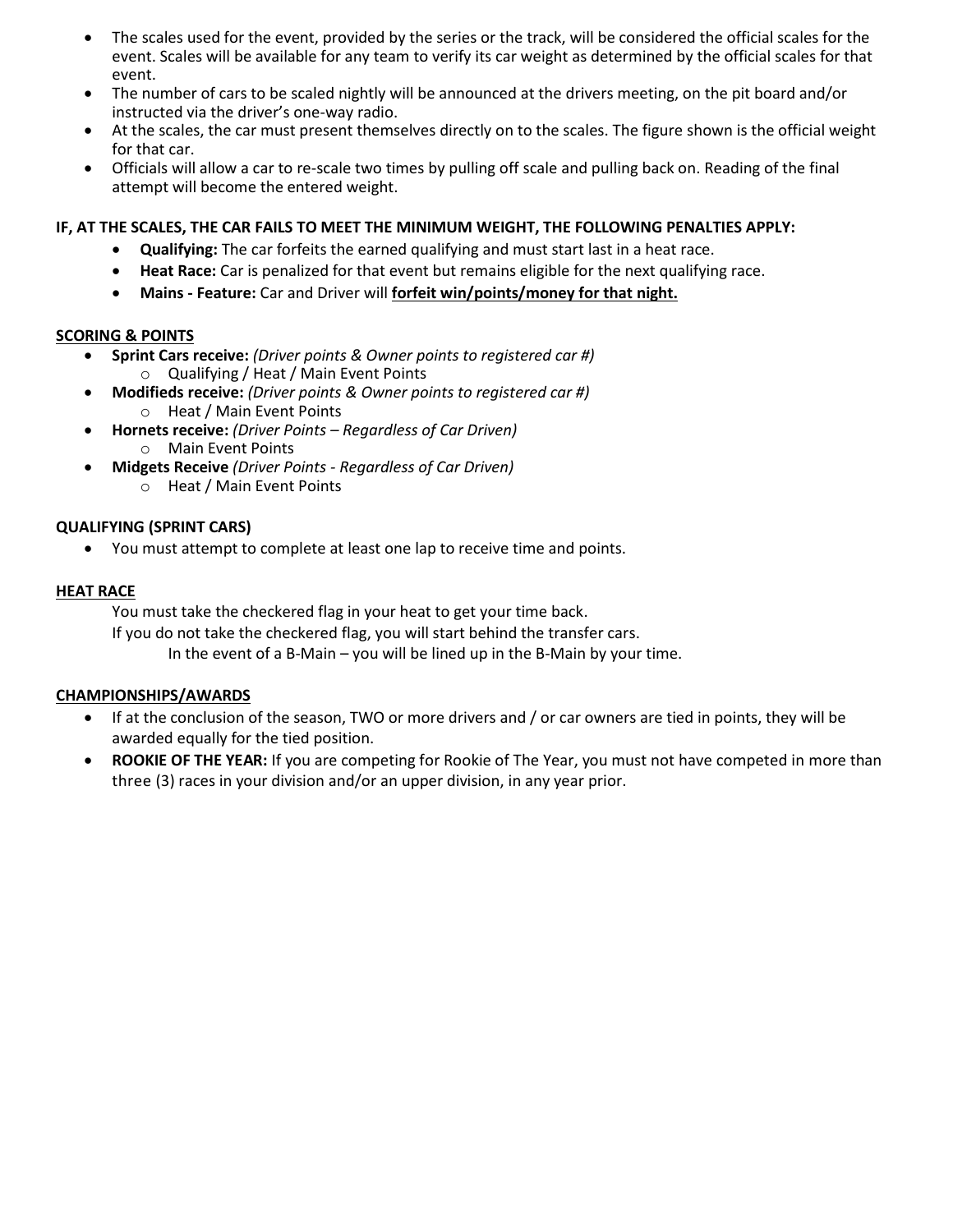### **SPRINT CARS**

#### **SKAGIT SPEEDWAY SAFETY RULES SUPERCEDE ANY OTHER SAFETY RULES 410 SPRINT CARS WILL FOLLOW WORLD OF OUTLAWS RULES.**

#### **IN ADDITION TO ABOVE MENTIONED SAFETY RULES – THESE ARE IN PLACE FOR SPRINT CARS**

- **CAR # NEEDS TO BE AT LEAST 16" TALL – IF LETTER IS ADDED THAT NEEDS TO BE AT LEAST 6" TALL.**
- Padded knee guards.
- Driveline hoop. Minimum 1" O.D. x .065 4130 chrome alloy material.
- Sealed firewall between the driver and engine.
- Hood must cover radiator cap and engine.
- Floor pan must be securely fastened and extend to each frame rail and from the motor plate to the seat. Not allowed under the engine or fuel tank.
- Throttle pedal must have toe strap. Not recommended to mount to floor pan.
- Main fuel line must have <sup>1</sup>/<sub>4</sub> turn shut off if fuel pump is mounted in front of motor.
- Fuel lines must be reinforced pressure hose. No plastic lines.
- Approved fuel tanks with bladders only. Flush mount caps and non-spill vents. **Fuel tanks shall retain the traditional sprint car tank shape, no square back shapes.**
- On/off or push/pull ignition switches only. No keys.
- No mirrors or communication devices **except Receiver**. **Only track official may talk to drivers, violators will be disqualified & fined \$250.**
- **Driveline must be enclosed in driver's compartment.**
- No external coolers.
- No **clip on** wheel weights.
- Wheel wing nuts not to extend past rim.
- All wheels must be approved for racing.
- All hubs must be approved for racing.
- Wheel covers must be securely attached by **minimum 5 Dzus fasteners or 3 5/16 flange head bolts. Approved fastening systems: Keyser Manufacturing, part #100 7-101. Wehrs Manufacturing Part # (WM377A-312 Aluminum 5/16) (WM377S-312 Steel 5/16) Triple X Chassis Part # SC-WH-7810 (for 1" spring) / SC-WH-7820(for 1 3/8" spring) Smith Precision Products Part # MC-516-18**
- **Bead locks REQUIRED on rear wheels.**
- Foot operated hydraulic brakes that work required.
- All cars must have top wing at all times.
- Roll cage must be 2" above drivers Helmet.
- **14.29 Drag Link and LF radius rod must be made of 4130 steel with steel rod ends. Drag Link must be tethered to frame.**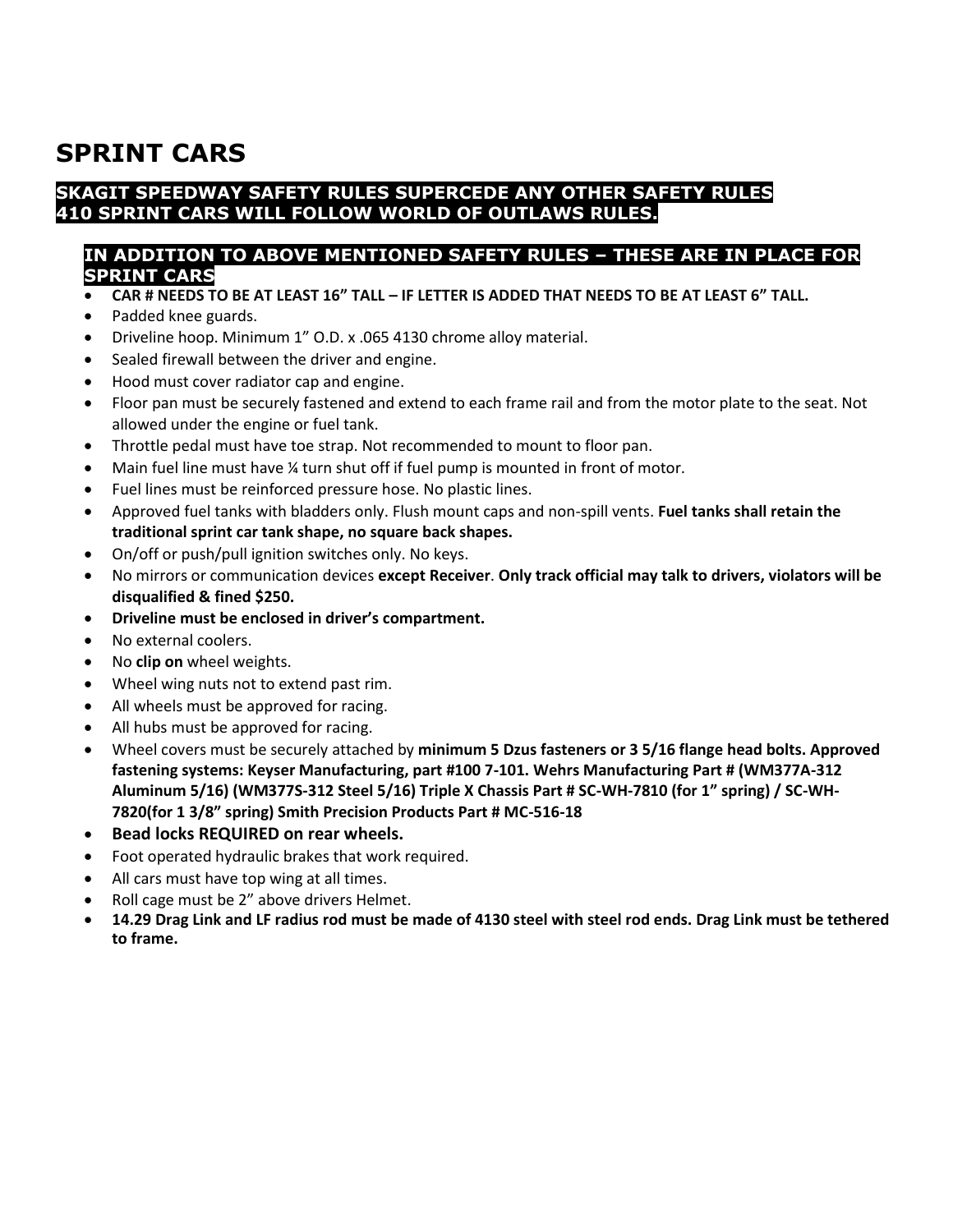#### **1. Chassis Rules All Sprint Classes**

**1.1** The following frame measurements are minimum dimensions. Only those areas indicated are mandatory and subject to technical inspections. In lieu of the "BUTT" BAR a car's rear end can be tethered to the rear chassis. Only ASTM4130 normalized steel or equivalent material may be used in the chassis/frame construction. See drawing 16.5.a.s:

- A. TOP RAILS 1 ½" X .095"
- B. BOTTOM RAILS 1 3/8" X .095" OR 1 ½" X .083"
- C. ROLL CAGE UPRIGHTS 1 3/8" X .083"
- D. ROLL CAGE CROSSMEMBER 1 ½" X .095"
- E. UPPER RAILS 1 3/8" X .083"
- F. REAR END SAFETY "BUTT" BAR 1" X .083" OR 1 ¼ X .065
- G. BRACE 1 ¼" X .065"

**TORSION ARM STOPS WILL BE MANDATORY** on both sides of the front torsion bars. The retainer may be of the rod-type with a securing cap or insert with an expanding mandrel and/or any other approved Torsion arm stop design. Torsion arm stops must be installed and used in accordance with the manufacturer's instructions. The following torsion bar stops(s) have been approved for competition:

- A. MOOSE BLOCK 1200 RETAINER KIT
- B. ALL STAR PERFORMANCE ALL STAR 10730 RETAINER
- C. MARING SAFETY RETAINER
- D. BUTLERBUILT MANDREL
- E. KKR GROVE AND CLIP
- F. KAEDING CLIP
- G. DMI T-REX (TORSION RESTRAINT EXPRESS SYSTEM)
- H. SCHROEDER PART NUMBER: "BARS" (FOR SCHOEDER BARS WITH RELIEF IN ENDS)
- I. SCHROEDER PART NUMBER: "RWLAR" (WEDGE LOCK)

**2019 forward - all chassis will be required to have additional bars installed to support and decrease the span between the front and rear uprights. The new support bars must be an addition to the front and rear uprights. The left and right side support bar do not have to be the same. These additional bars will be minimum 1.375 X .083 ASTM4130 normalized steel or equivalent material.**

**Left and right-side support bars may be one of two forms a "Curved Support Bar" similar to current "safety bar" used in some chassis' or a "Non-Curved Support Bar" similar to the WoO Sprint Car Series Rules.**

**The Curved Support Bar will attach to the top rail to create a span between 15" and 20" from the front upright to the support bar. This measurement will be made from the rear point of the front upright to the forward point of the support bar. It will attach to the hip rail and have a gusset attached above the curve to the rear upright at the point opposite of the rear brace/shock mount bar. The outer most point of the curve will be between 4" and 7" measured from the outer edge of the uprights.**

**The Non-Curved Support Bar will be attached to the top rail to create a span between 15" and 20" from the front upright. This measurement will be made from the rear point of the front upright to the forward point of the support bar. The bottom of the Support Bar will attach to the rear upright at the point opposite of the rear brace/shock mount bar. See drawings below.**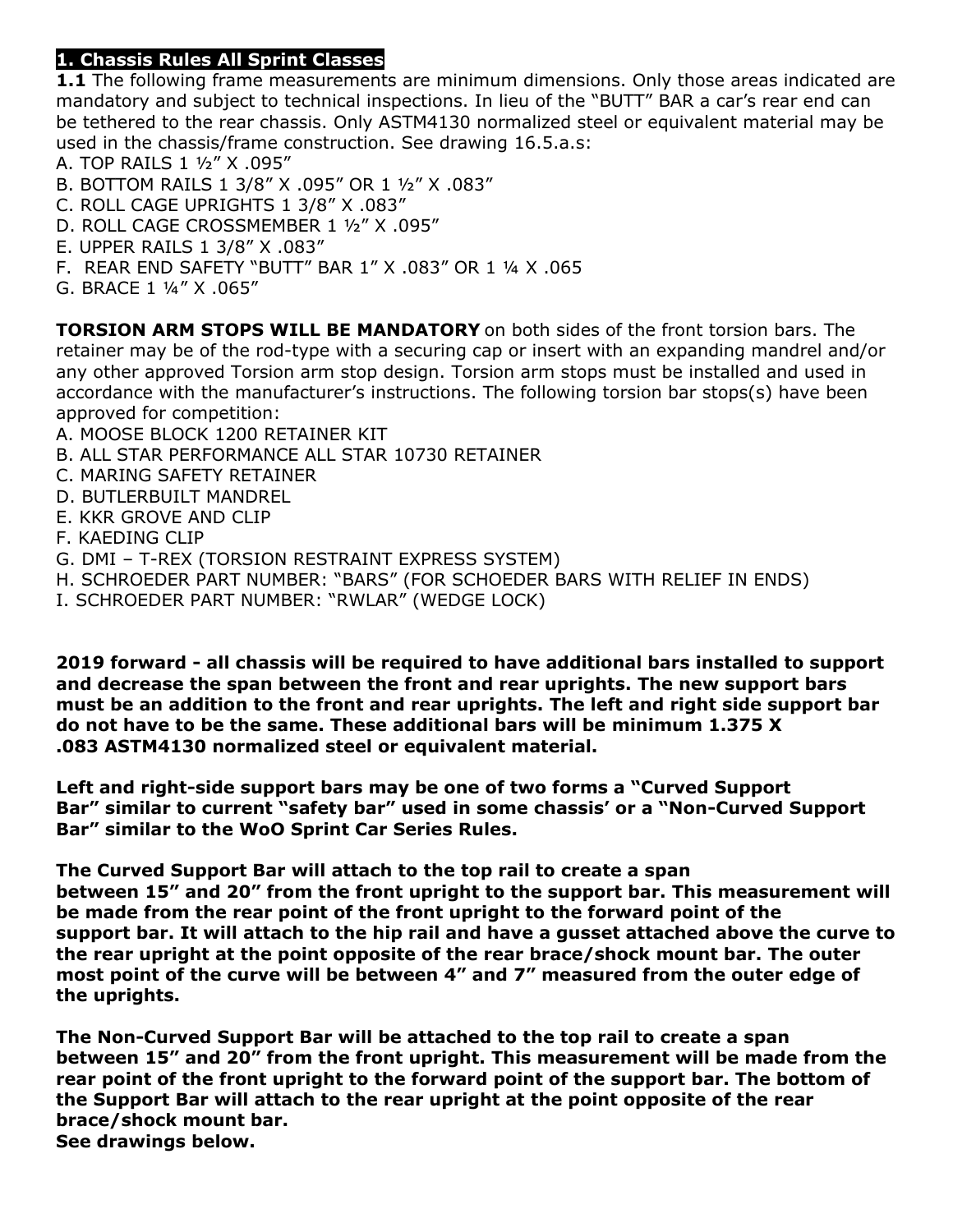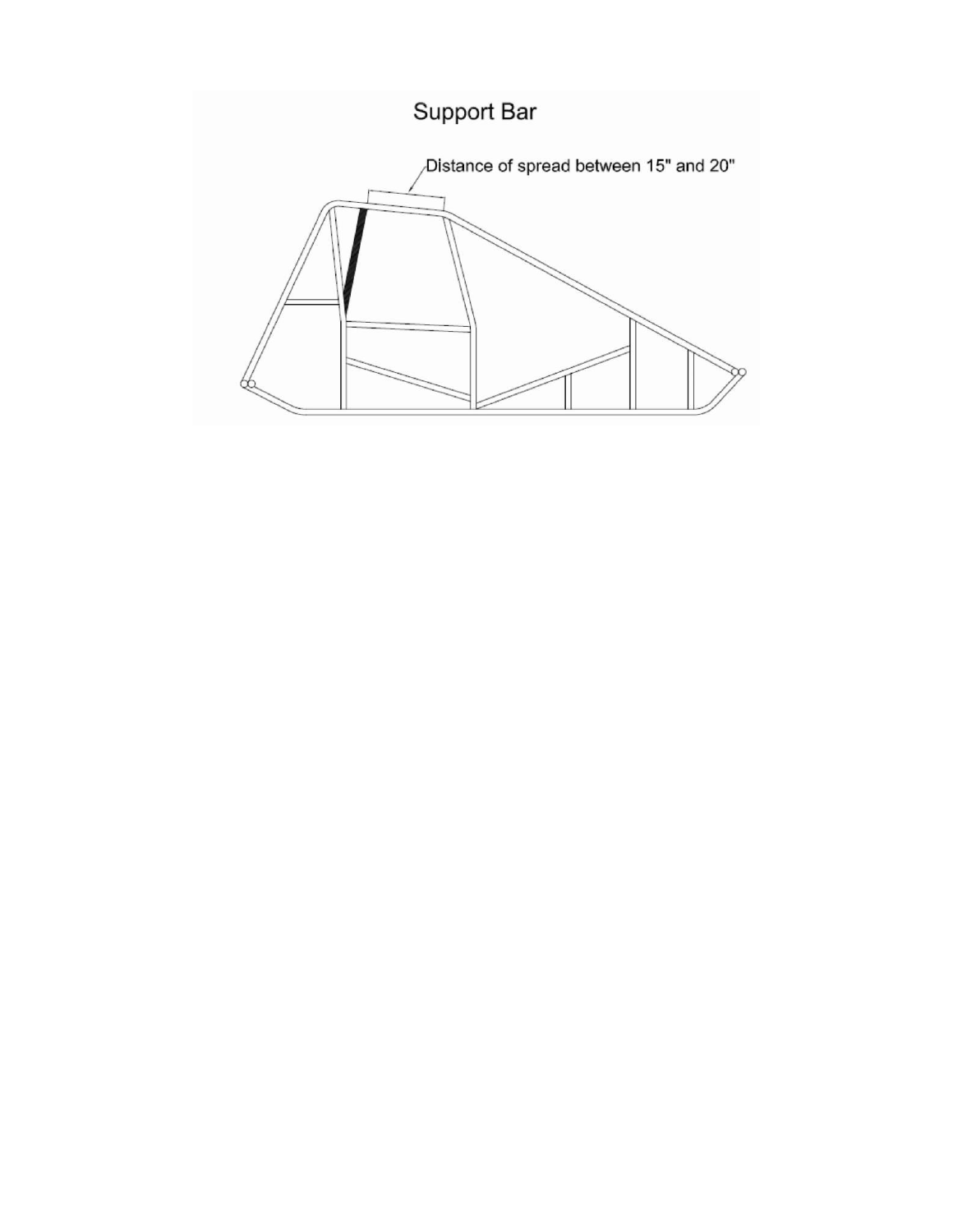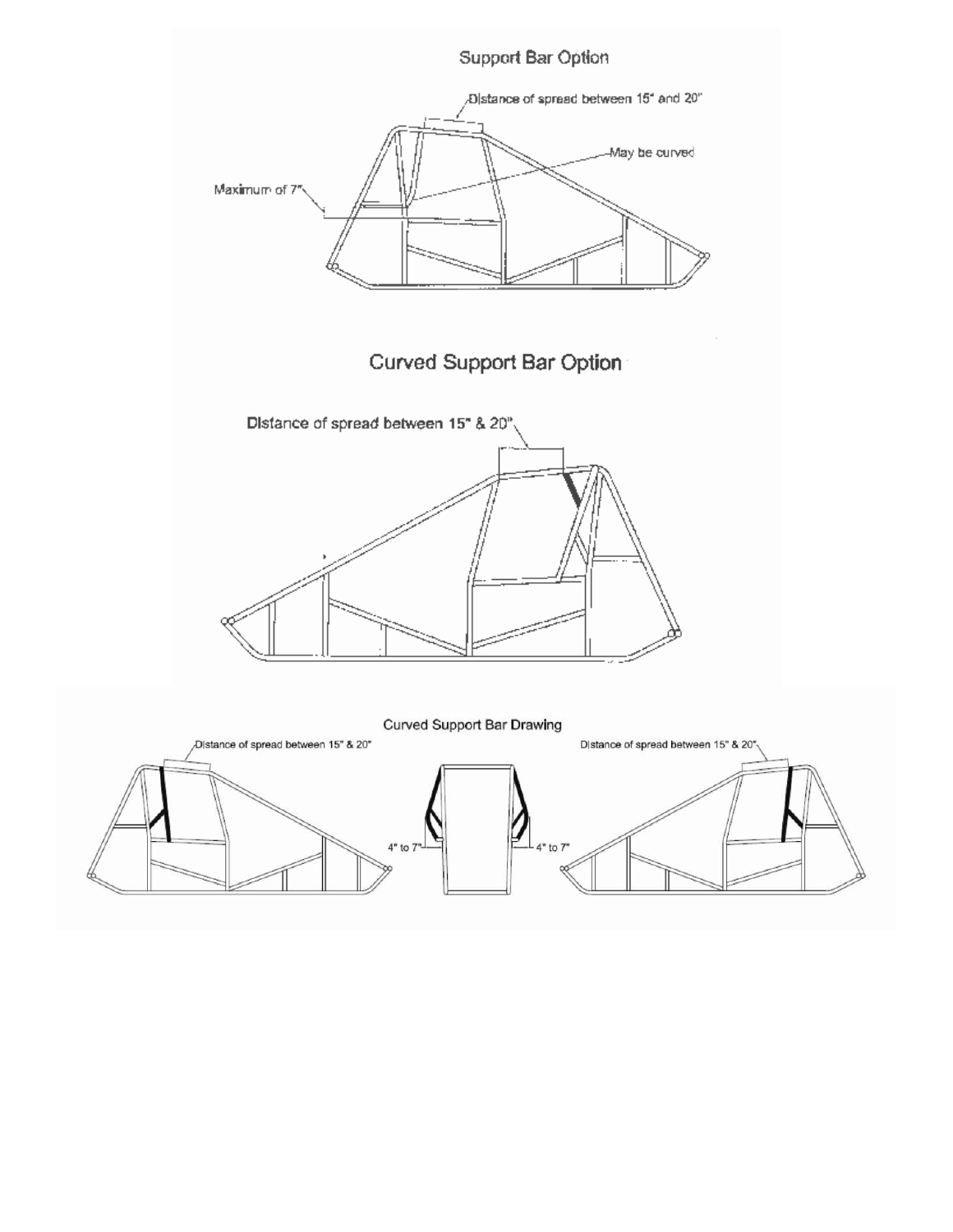**1.2 Slip joints will no longer be allowed in any form. Bolted or clamped slip joints will no longer be allowed. If a current chassis has a slip joint it will have to be welded the full circumference of the tube to become solid**.

**1.3** Front, rear and side nerfs required at the start of the race. All nerfs and bumpers must be attached with a minimum 3/16" steel fastener. No pop rivets. Wings, bumpers and/or nerf bars must be positively fastened with bolts & nuts, hitch pins and/or roll pins only. **For any car to be pushed off at any time the rear bumper must be in place behind the tail tank.**

**1.4** Side nerfs not to extend past tires. **Must be attached to the chassis at 3 points.** Front nerf minimum 12" wide and rear nerf minimum 6" vertical contact area. All nerfs and bumpers must be steel. Minimum 1" O.D. No air deflectors on nerfs or bumpers.

**1.5** Wheel base minimum of 82". Tread width minimum of 48" center to center.

**1.6 No traction control devices**. Violators will be fined and suspended.

**1.7 Coil, power boxes and all electrical components must be on engine side of firewall.** 

**1.8 No electrical disconnects in cockpit.** 

**1.9** Body style and design must look like a standard and normal sprint car. **No unusual shaped or added panels to deflect or catch air.** 

**1.10 TIRES** All tires must be "Hoosier". RR **105/18-15 HTW** or 105/16.0-15 Medium compound**.** LR 15.0/90, 92, 94, 96-15 H12 Compound, D10 and RD 12 compound also allowed. Front 85/8.0-15 D10 / D12 / D15 (updated 3/2022).

#### **360 & SPORTSMAN SPRINTS will have till the end of the year to comply. In 2023 it will be mandatory for all 360 & Sportsman Sprint Cars. H Tires.**

#### **410 - Teams will have until June 1, 2022 to use any HTW tires they may have in their inventory. Starting JUNE 2, 2022 – 410 tire rules are as follows.**

Only the following designated Hoosier Racing Tires will be permitted for competition on all four (4) positions the racecar.

The designated tire(s) will be available in the following compounds:

**Front:** 1. 85/8.0-15 D12, D15, D20

**Left Rears:** 

- 1. 15.0/90-15 H12
- 2. 15.0/92-15 H12, H15
- 3. 15.0/94-15 H12, H15
- 4. 15.0/96-15 H12, H15

#### **Right Rears:**

1. 105/16.0-15 H15, W18, H20, Medium

#### **1.11 No cockpit adjustable Parts except wing slider.**

**1.12** Brake rotor material optional for 360 class.

#### **1.13 Sportsman Sprint Division**

#### 1.13.1 **Twin tube, non-gas, non-adjustable shocks only on LF, RF, and RR, LR shock may be adjustable.**

1.13.2 No titanium rotors. Inboard must be steel.

#### 1.13.3 **No Titanium rotating parts**.

1.13.4 Must have left front and inboard Brake; RR brake optional.

1.13.5 Steel or aluminum wheels allowed. **Bead locks REQUIRED ON REAR WHEELS.**

1.13.6 Battery ignition or magneto optional. **No MSD (or similar) ignitions allowed. If you're not sure, ask first.** 

1.13.7 Battery must be securely fastened and covered to prevent spilling.

#### **1.14 410 Division**

**1.14.1** Approved front axle tether systems are mandatory. The tether mounting must meet the SFI 55.1 specifications which includes two (2) Vectran® HS V-12, or Dynemma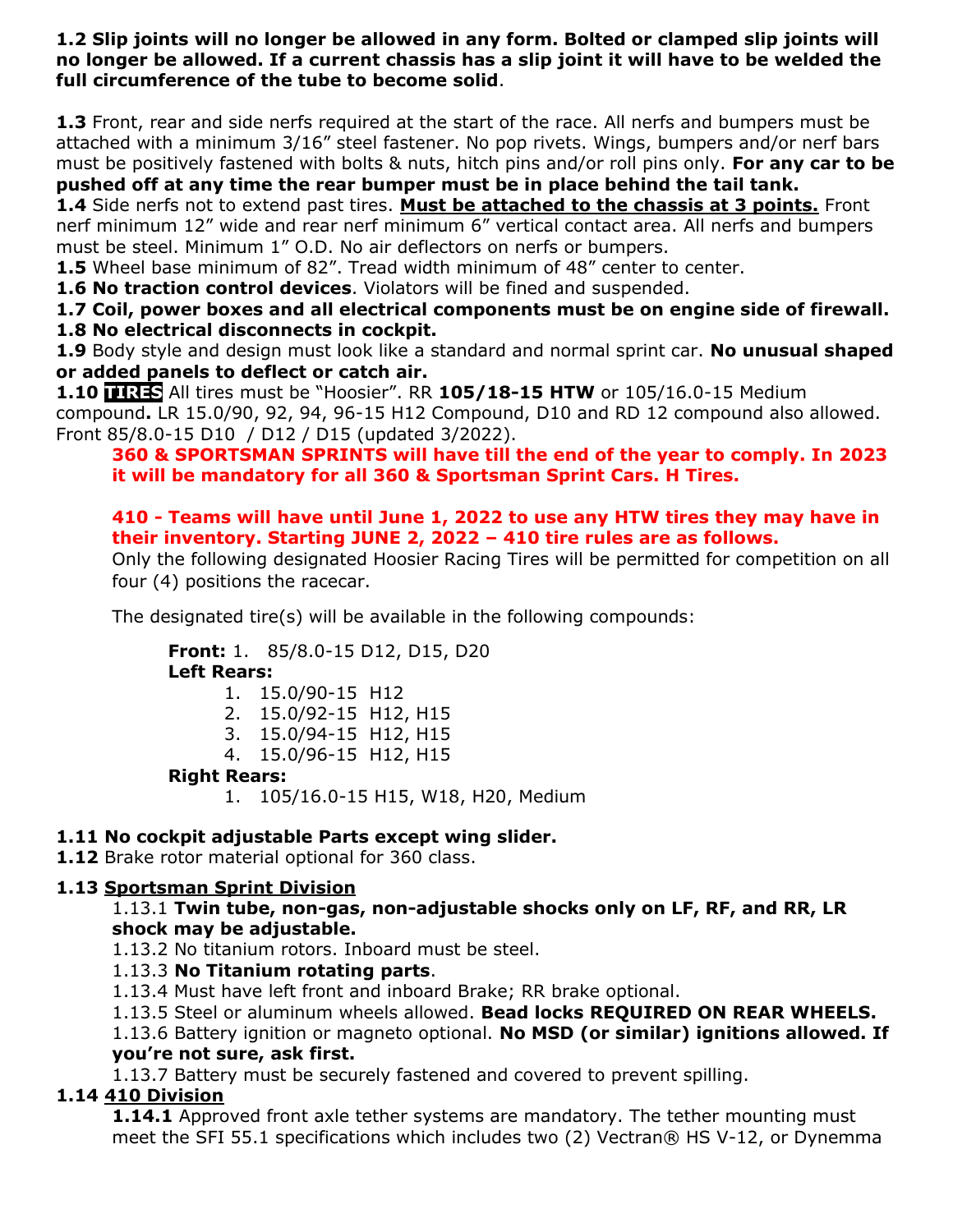12 tethers attached to the chassis. Tether systems must include a "kingpin to kingpin" tether that will attach to the axle clamp/band or pass through the loop of wrap style axle tethers. Tether cables should be installed using the manufacturer's provided fasteners. Tether systems of any type must be pre-approved and installed in accordance with the manufacturer's instructions. 2019 will be the last year "bolt to bolt" radius rod axle tethers will be allowed. January 2020 all axle tether systems must clamp to or wrap around the axle per the manufacturer's instructions.

**1.14.2** Drag links must be made of 4130 steel a minimum of one (1) inch in diameter and a minimum material thickness of .058 inches. Tie Rod and Left Front Radius Rod must be 4130 steel with magnetic steel rod ends. Swaging of the tubing for Tie Rod and Drag Link will not be permitted. The drag links must be tethered to the frame with a minimum of one (1) inch nylon webbing.

#### **2. Wings All Classes**

**2.1** Top wing surface area not to exceed 25 square feet.

**2.2** Nose wing top surface shall be maximum 6 square feet.

**2.3** Top wing side panels maximum vertical height is 30".

**2.4** No dual stage wings.

#### **2.5 No offset or angled shape to the body or side panel design.**

**2.6 Side panels mounted at 90 degrees to the main body.** 

**2.7** Side panel length not to exceed 12" total past the front or rear of body.

**2.8 Wing T-post should be built from 1" X .083" minimum ASTM4130 normalized steel or equivalent material. Parts made from castings must be HRP Heat treated type. 2.9 1**" Wicker bill allowed on nose wings.

#### **2.10 360 Specifications:**

2.10.1 Curved top wings may not exceed 2 1/2″ of total dip in the top surface measured from front to back. No wickers bills allowed.

2.10.2 Top wing may be of 'Flat Top' design. Main body thickness not to exceed 9". 2" wicker bill allowed.

#### **2.11 Sportsman Specifications:**

2.11.1 Top surface to remain flat in all directions. 1" Wicker Bill allowed.

2.11.2 Top wing can be adjustable from the cockpit.

#### **2.12 410 Specifications:**

Top Wing Center Foil - Center Foil maximum size of 25 square feet with a maximum width and length of 60 inches. Center Foil must be square or rectangular in shape with all 4 corners set at 90° angles with no variance allowed. Center foil top is to be flat from front to back and side to side. **The center foil top must start being flat within 6" from the center foil's front leading edge.**

#### **2.13 – IN 2023 FLAT TOP WINGS MANDATORY FOR ALL CLASSES.**

#### **3. Weight Rule**

**3.1** All classes are minimum weights at the conclusion of an event and include the driver. **No allowance for parts lost during the event.** 

#### 3.1.1 **360 class 1475 lbs.**

3.1.2 **Sportsman class 1575 lbs. Crate engine cars 1525 lbs. (reevaluate during the season).**

3.1.3 **410 Sprint Cars** - weigh a minimum of 1425 pounds with a driver fully prepared to compete in the car throughout an entire event.

**3.2** Cars found underweight will be **disqualified** and forfeit money and points for said event.

**3.3** Added weight must be between frame rails and axles, securely fastened **TO THE FRAME**

**3.4 All cars weighing will have a crew to push car on & off scales.** 

**3.5** Top three cars from each heat and main must weigh before returning to pit stall. Cars that do not stop and weigh may be disqualified. **If in doubt, STOP at the scales. Only exception is if no weigh ins are announced by the race director.**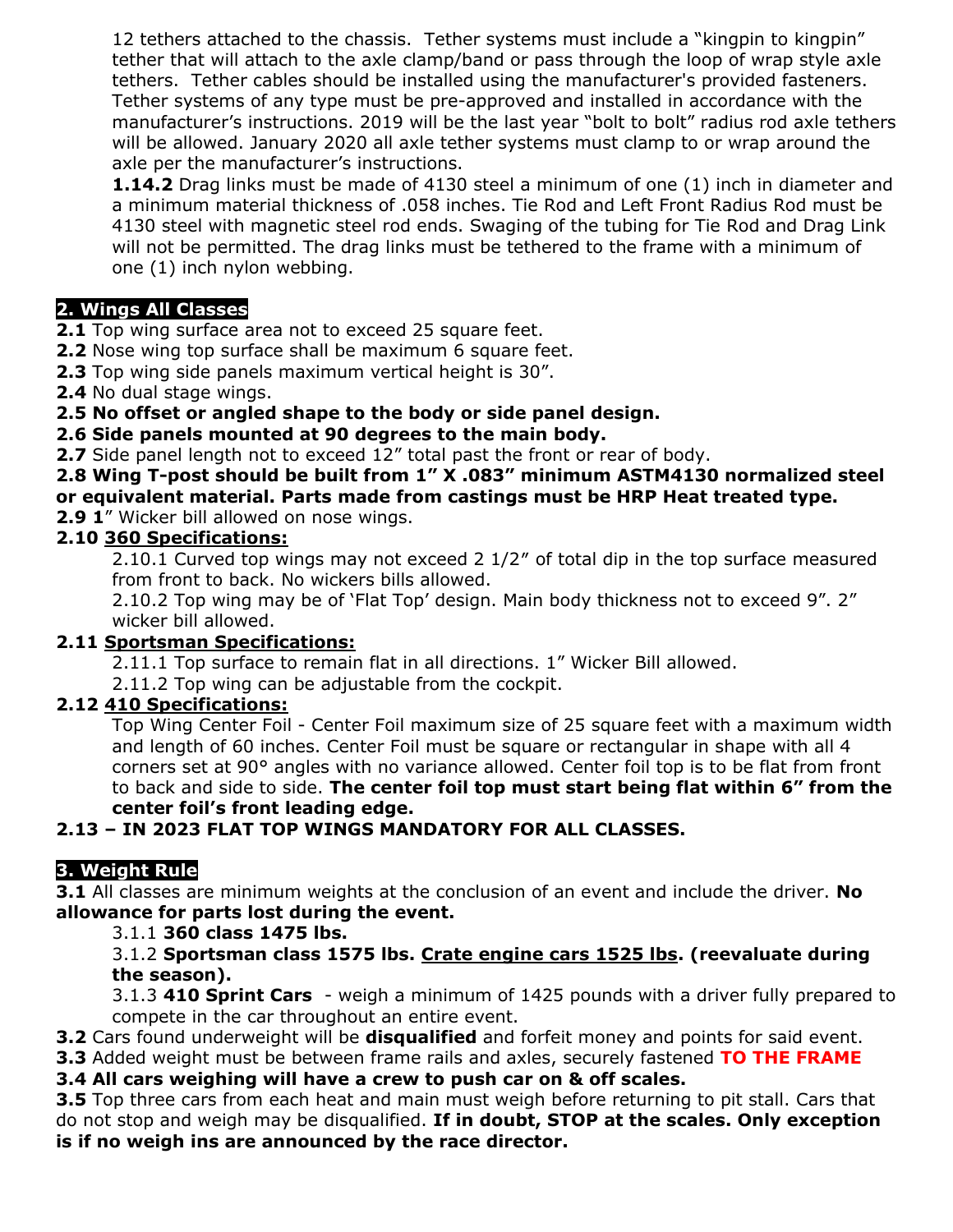**3.6 In the event of a crash during qualifying before weighing, car will need to be weighed after heat races or first race run. If you do not weigh or are found underweight after heat race, you will lose your qualifying time and points.** 

#### **4. Engine Rules All Classes**

**4.1** Methanol fuels only. No performance enhancing additives**. Including but not limited to Nitromethane and propylene oxide.**

- **4.2** Normally aspirated, piston driven engines only.
- **4.3** Injectors must be individual stack per cylinder design with single round butterfly.

#### **4.5 360 Sprint Class**

- 4.5.1 Maximum cubic inch 360
- 4.5.2 No titanium cranks or rods.
- 4.5.3 Steel blocks only.

**4.5.4 Injectors: 2 3/16 inch maximum inside diameter of injector stack - 2.187 at least 3 inches in length. Note: Larger injectors may be used, but sleeves a minimum of 3 inches in length must be installed in stacks above the Butterflies. No relief hole may be drilled above the Butterfly on any injector. No Alteration of injector manifold mounting holes will be allowed.**

**4.5.5 Cylinder heads must be legal ASCS heads. No Open Heads.**

4.5.6 Injector nozzles not permitted in the cylinder head.

4.5.7 **Oil pan must have a 1" inspection plug on the side**.

#### **4.6 Sportsman Sprint Class**

4.6.1 Chevrolet engines only. Maximum cubic inch 360.

4.6.2 **Stock production style crankshaft, 3.480 stroke only.** For balancing purpose, cross drilling of the rod journal permitted. **No altering of the throws or counter weights. O.D. of the rear flange may be reduced to fit through the motor plate and U-joint housing. NO scalloping allowed. Highly recommend a stock steel 350 Chev crank or an unaltered Scat std. crank part # 4-350-3480-5700(R) short #435010**

4.6.3 Steel connecting rods only.

4.6.4 Stock production unaltered straight plug steel Chevrolet heads or Dart head #10120010 or #10024266 only. No angle milling or milling off the intake side of the heads. (UPDATE 2/28/22)

#### 4.6.6 **Injector stacks O.D. must match injector size. Maximum stack thickness**

**.150.** Injector stacks maximum 1 ½" I.D. If larger stacks are used, they must be reduced to 1  $\frac{1}{2}$  I.D. Restrictor opening shall be a maximum of 1  $\frac{1}{2}$  "I.D. round, and centered and in the stacks. Maximum thickness is .250 (1/4") flat design. Maximum radius or chamfer is .050. No blending above restrictors. Maximum blending below restrictors is ¾". No alterations to the restrictors or stacks to enhance air flow. It is recommended the restrictors be moved up the stacks far enough to allow three 1/8" pop rivets to be inserted directly below restrictors equally spaced before blending to prevent slippage.

#### **4.6.7 If carbureted, a maximum of one 4 barrel @ 750 CFM allowed.**

4.6.8 No electric fuel pumps.

4.6.9 Roller rockers allowed. Stud mount only, no pedestal or shaft mount.

4.6.10 Flat tappet or solid cams only. No mushroom or roller cams. No Stellate, nitride or specialty hardening of the camshaft allowed. Stock style lifters only, no hardened or lightweight lifters allowed.

4.6.11 **Solid core steel or stainless steel valves only. Std. stem size.**

#### **4.6.12 Valve Springs: Comp Spring part # 985, 986 or 987 will be allowed. These will be checked at max open (coil bind).**

**4.6.13 Retainers and Locks: Steel only, No titanium.**

#### **4.6.14 Maximum Rocker Arm ratio 1.6.**

4.6.15 Flat top pistons only. No pistons above the deck.

4.6.16 No injectors in the heads. **Maximum injector tip length is 1".**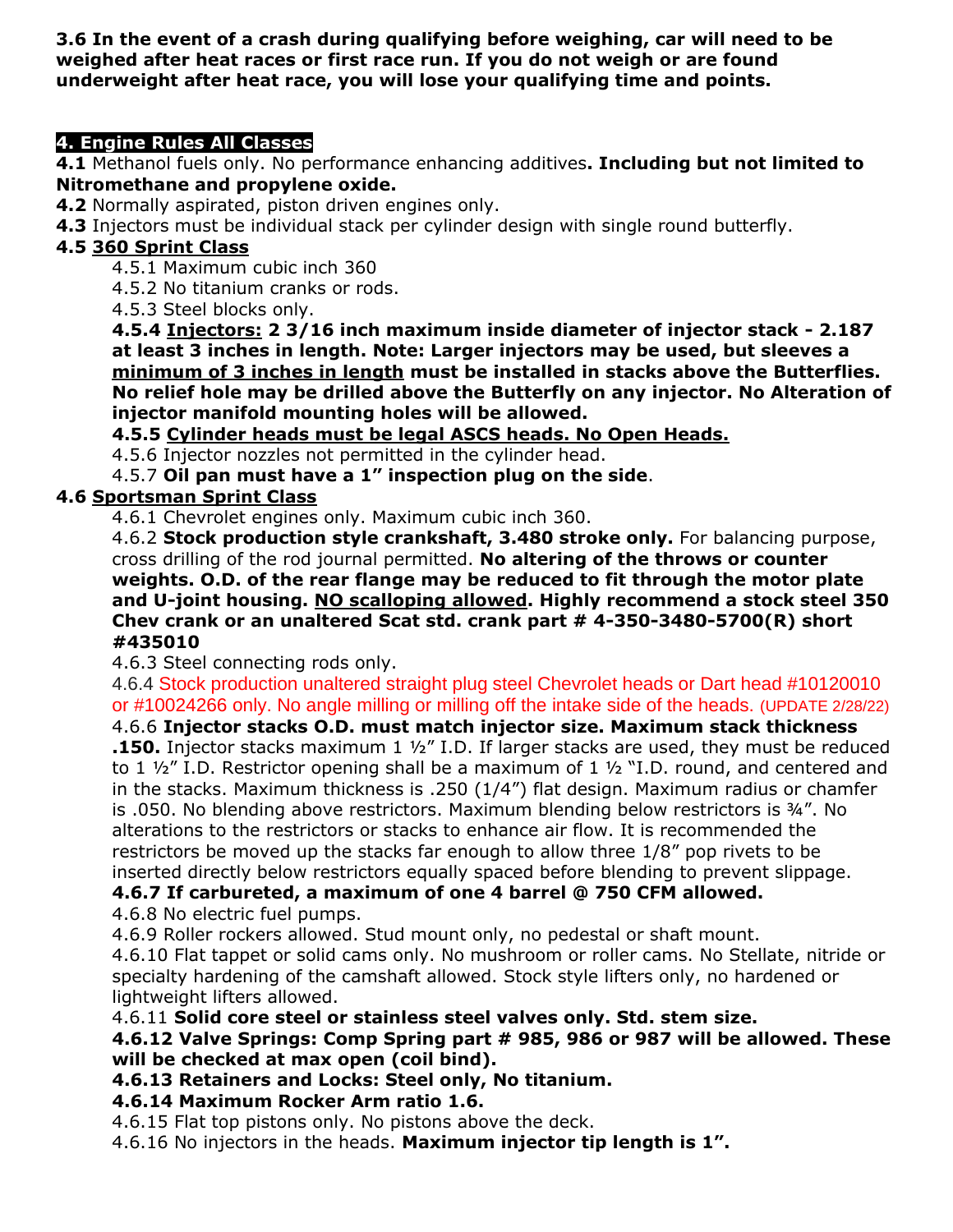4.6.17 No dry sump oil systems.

4.6.18 **Oil pan must have a 1" inspection plug on the side.**

4.6.19 NO MSD (or similar) magnetos allowed. If you're not sure, Ask.

4.6.20 Crank driven water pumps only. Direct or belt driven.

4.6.21 **Stock Chevrolet "604" Crate engines will be allowed in the Sportsman Division. Engines that do not have the factory Chevrolet and/or IMCA seals will be required to be certified before competing.** 

4.6.22 **All crate motors must utilize the Willy's Carburetor** 

**PN# WCD66041EQ/WCD5003. Internal component must remain stock for the "604" crate engine from Chevrolet.**

**4.6.23 Sportsman engine rules are intended to control costs and create a level and fair playing field for all competitors. If you are not sure about upgrades or modifications, ask Speedway management first.**

#### **4.7 410 Division**

#### **410 SPRINT CARS WILL FOLLOW WORLD OF OUTLAWS RULES.**

**4.7.1** Only small block V-8 engines with the cam in the block and a maximum of 410.00 cubic inches of displacement (tolerance  $+$  0.000) will be permitted. The formula 6.2832  $\times$ bore² x stroke will apply. Big block engines will not be permitted.

**4.7.2** The engine must be mounted in-line with the driver and the drive-line must pass beneath the driver on center through the driver compartment. Offset engines and/or offsetting the position of the engine will not be permitted.

**4.7.3** The engine block and cylinder heads must be machined from cast aluminum. Billet machined blocks and/or cylinder heads will not be permitted.

**4.7.4** Engines with the magneto and/or distributor in a forward mounted and/or front mounted position will be allowed but must be approved prior to competition. Engines with the magneto and/or distributor mounted in the stock OEM production position for the block and/or engine must be approved prior to competition.

**4.7.5** Approved Front Drive Magneto System: Moroso 60205 & 60206.

**4.7.6** Only normally aspirated engines will be permitted. Turbo chargers, super chargers and/or forced induction of any type and/or description will not be permitted.

**4.7.7** The maximum engine cylinder bore size shall be 4.165 inches.

h) All engine cylinder sleeves (inserts) must be machined from an iron and/or steel alloy.

**4.7.8** Titanium crankshafts, connecting rods and/or rod caps will not be permitted.

**4.7.9** Only two (2) valves and one (1) spark plug will be permitted per cylinder.

**4.7.10** Cylinder heads must retain a traditional valve pattern. Rotation of the valves will not be permitted. Canted or splayed valve cylinder heads must be approved prior to introduction into competition.

**4.7.11** Only steel connecting rods with a maximum length of 6.000 inches will be permitted.

**4.7.12** All oil pans must have an inspection plug. The inspection plug must be a #12AN fitting or 1.00 inch pipe plug.

**4.7.13** In the event that an engine does not have an inspection plug the oil pan must be removed for inspection prior to competition.

**4.7.14** Only throttle plate (butterfly) and shaft throttle body styles with round circular bores will be permitted. The maximum throttle bore as measured at the throttle plate (butterfly) may not exceed 3.000 inches in diameter. Slide plate, rotary cylinder, and/or other styles will not be permitted for competition. Carbon fiber manifolds and/or any other injection type pieces manufactured from carbon fiber will not be permitted.

**4.7.15** A maximum of 16 fuel nozzles, utilizing two (2) per cylinder will be permitted. One (1) nozzle must be placed in the cylinder head and one nozzle must be placed in the injector.

**4.7.16** A minimum of two (2) throttle return springs must be used to mechanically return the throttle to a fully closed position.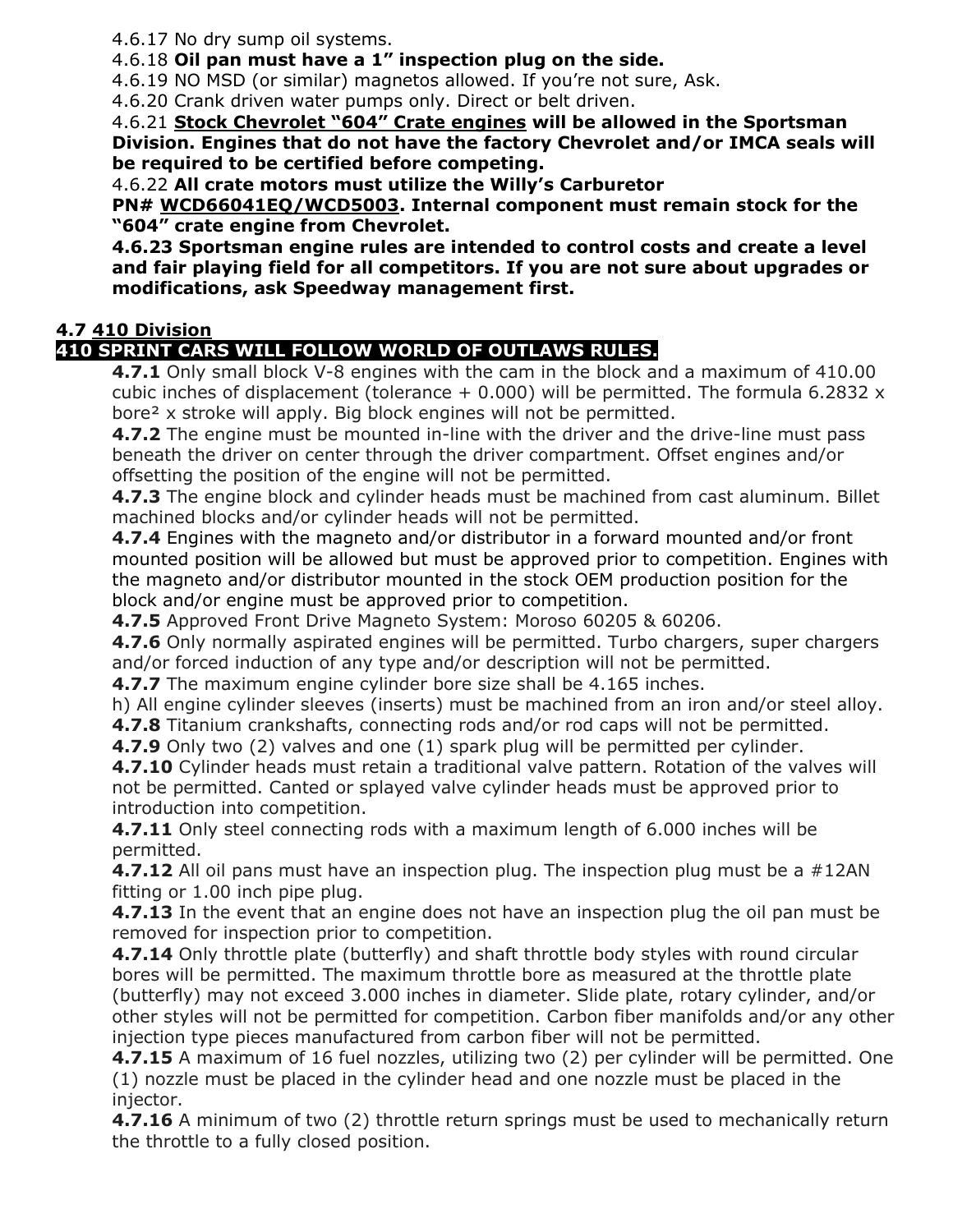**4.7.17** Only magneto-type ignitions will be permitted. A single crank-trigger type system will be permitted as a backup ignition system. One (1) switch that alternates the current between the magneto and the crank trigger may be mounted to the dashboard within the driver's reach. Multiple coil-pack ignitions will not be permitted.

**4.7.18** Steel and stainless steel headers will be permitted. Titanium headers will not be permitted.

**4.7.19** New engine components and/or new engine configurations must be submitted and approved by the Race Director.

**4.7.20** If an engine is inspected and it measures over 410.00 cubic inches, the driver and the car will be disqualified. All earned points and money will be forfeited for that event and the driver, car and owner will be suspended for the next three events. NOTE: The engine may be checked at any time during an event or torn down after the event at the discretion of Race Director. If the Race Director finds the motor to be illegal, the competitor will be given the opportunity to remove the cylinder head for clarification purposes. There will be a one hour time limit set for this process following the conclusion of the A-Main.

#### **5. MUFFLERS**

**Unaltered**, functional mufflers intact at all times. Large oval Flow Master **(#5354510)**, Large Spin Tech box mufflers **(#1555) or Schoenfeld (#14272735 or 14272730). Max dba 95 @ 100'.** 

#### **6. Race Format**

#### **Promoter reserves the right to alter the format when deemed necessary.**

#### **Qualifying**

#### **40 cars or more will have two groups for qualifying.**

6.1.1 **All classes will draw a pill for qualifying order. 2 Lap qualifying.**

6.1.2 If a car is unavailable and misses its qualifying spot by more than two cars, said car will take one lap at the end. **The best the car can start is behind the inversion of the heat race.** 

6.1.3 Cars that are too loud are disqualified and may change mufflers and take one lap at the end. **The best the car can start is behind the inversion of the heat race.** Cars that don't meet the dba requirement will not race.

6.1.4 If an event is delayed and qualifying is cancelled – Once heat race entries are determined, your starting position will be by random draw. You will have two heat races. The second round of heats will be a complete invert of your round starting position, plus lane swap.

| HEAT 1    | HEAT 2    | HEAT 1  | HEAT <sub>2</sub> | HEAT <sub>3</sub> |
|-----------|-----------|---------|-------------------|-------------------|
| $3 - 5$   | $4-6$     | $4 - 7$ | $5 - 8$           | $6-9$             |
| $7 - 1$   | $8 - 2$   | $10-1$  | $11-2$            | $12 - 3$          |
| $9 - 11$  | $10 - 12$ | 13-16   | $14 - 17$         | $15 - 18$         |
| $13 - 15$ | 14-16     | 19-22   | $20 - 23$         | $21 - 24$         |

#### **HEAT RACES - 18 OR LESS 2 HEATS / 19-24 3 HEATS**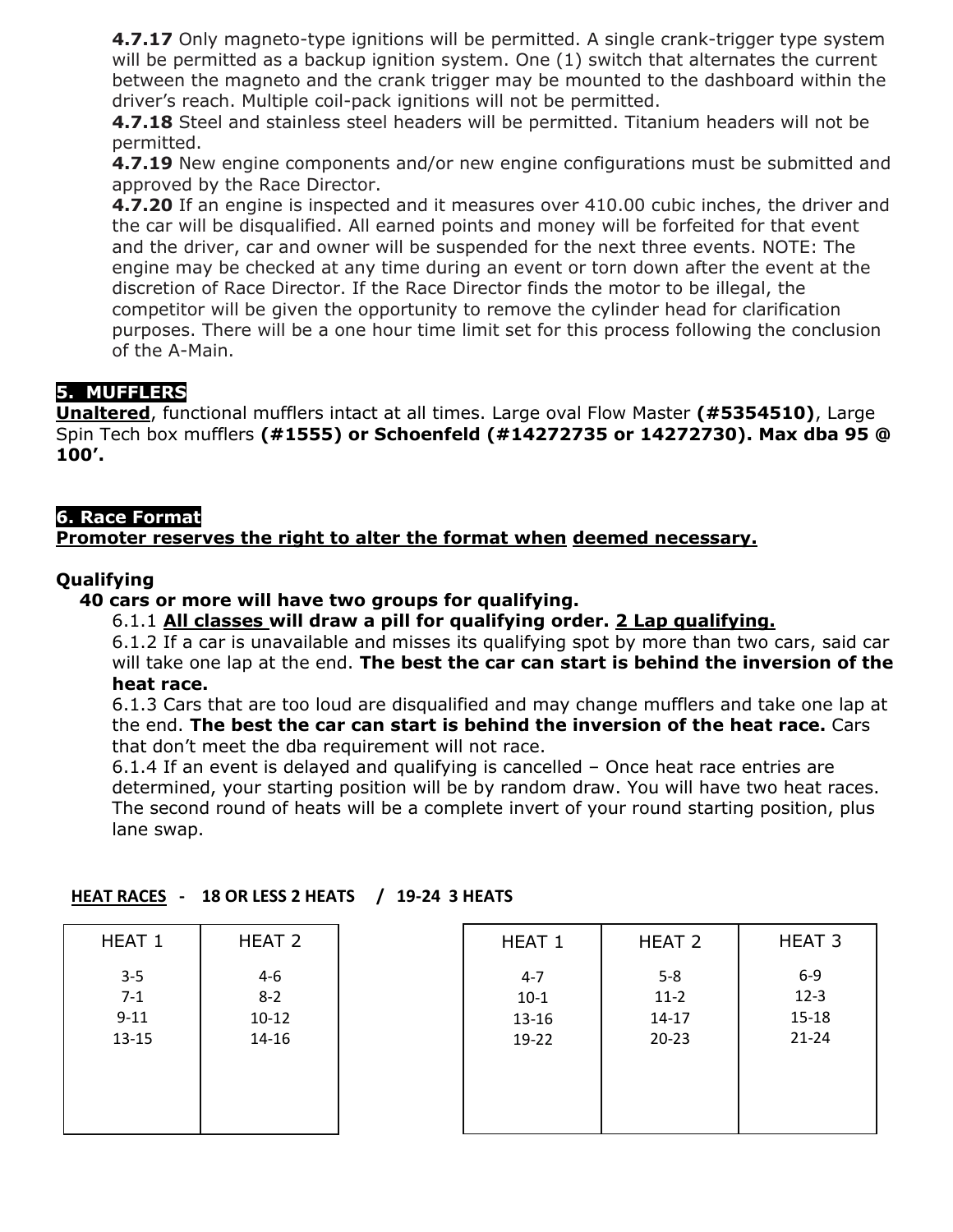#### **Heat Races - 8 laps -- 18 OR LESS 2 HEATS / 19-24 3 HEATS**

6.2.1 Heat races will line straight up by qualifying time with the fastest qualifier in each group starting 4th.

6.2.2 All cars transfer to the A Feature event.

6.2.3 Heat race winner and the fastest qualifiers who finishes 2nd thru 6th in each heat race advance to the Dash.

#### **Dash - 6 Cars, 6 Laps**

#### **360 / 410 - PILL DRAW TO DETERMINE INVERSION FOR STARTING LINE-UP. (0/4/4/6)**

1. Dash LINE-UP order – HEAT RACE winners by overall qualifying time and fastest qualifiers who transferred from their respective heat races to the "A" Feature by overall qualifying time (3).

2. The finish of the Dash will set the first 6 positions of the "A" Feature event. Non-Dash **Oualifiers** 

3. "A" Feature cars not eligible for the dash are lined up behind the dash cars by heat race finish (starting position amongst the same place finishing cars will be determined by overall qualifying time) – 2nd place finishers, 3rd place finishers, 4th place finishers, 5th place finishers, 6th place finishers, 7th place finishers and 8th place finishers.

#### **4 Heat Format 24 - 48 Cars**

#### **Heat Races - 8 laps**

1. Heat races will line straight up by qualifying time with the fastest qualifier in each group starting 4th.

2. Top 5 finishers will advance to the "A" Feature Event; 6th, 7th and 8th place finishers advance to the

"B" Feature Event, all other finishers to the "C" Feature Event.

3. Heat race winner and fastest qualifier who finishes 2nd thru 5th in each heat race advance to the Dash.

#### **Dash – 8 Cars, 6 laps**

1. Dash draw lineup - 4 heat race winners by overall qualifying time and fastest qualifiers who transferred from their respective heat races to the "A" Feature by overall qualifying time (4).

2. The finish of the Dash will set the first 8 positions of the "A" Feature event.

#### **Non-Dash Qualifiers**

1. Heat race "A" Feature transfer cars not eligible for the dash are lined up behind the dash cars by heat race finish (starting position amongst the same place finishing cars will be determined by overall qualifying time) – 2nd place finishers, 3rd place finishers, 4th place finishers and 5th place finishers.

#### **"B" Feature - 15 laps**

1. "B" Feature cars are lined up by heat race finish (starting position amongst the same place finishing cars will be determined by overall qualifying time) – 6th place finishers, 7th place finishers and 8<sup>th</sup> place finishers. 4 "B" Feature transfer cars will tag the rear of the "A" Feature by finish position.

#### **"C" Feature - 12 laps**

1. "C" Feature cars are lined up by heat race finish (starting position amongst the same place finishing cars will be determined by overall qualifying time) – 9th place finishers, 10th place finishers,  $11<sup>th</sup>$  place finishers and 12th place finishers. 2 "C" Feature transfer cars will tag the rear of the "B" Feature by finish position.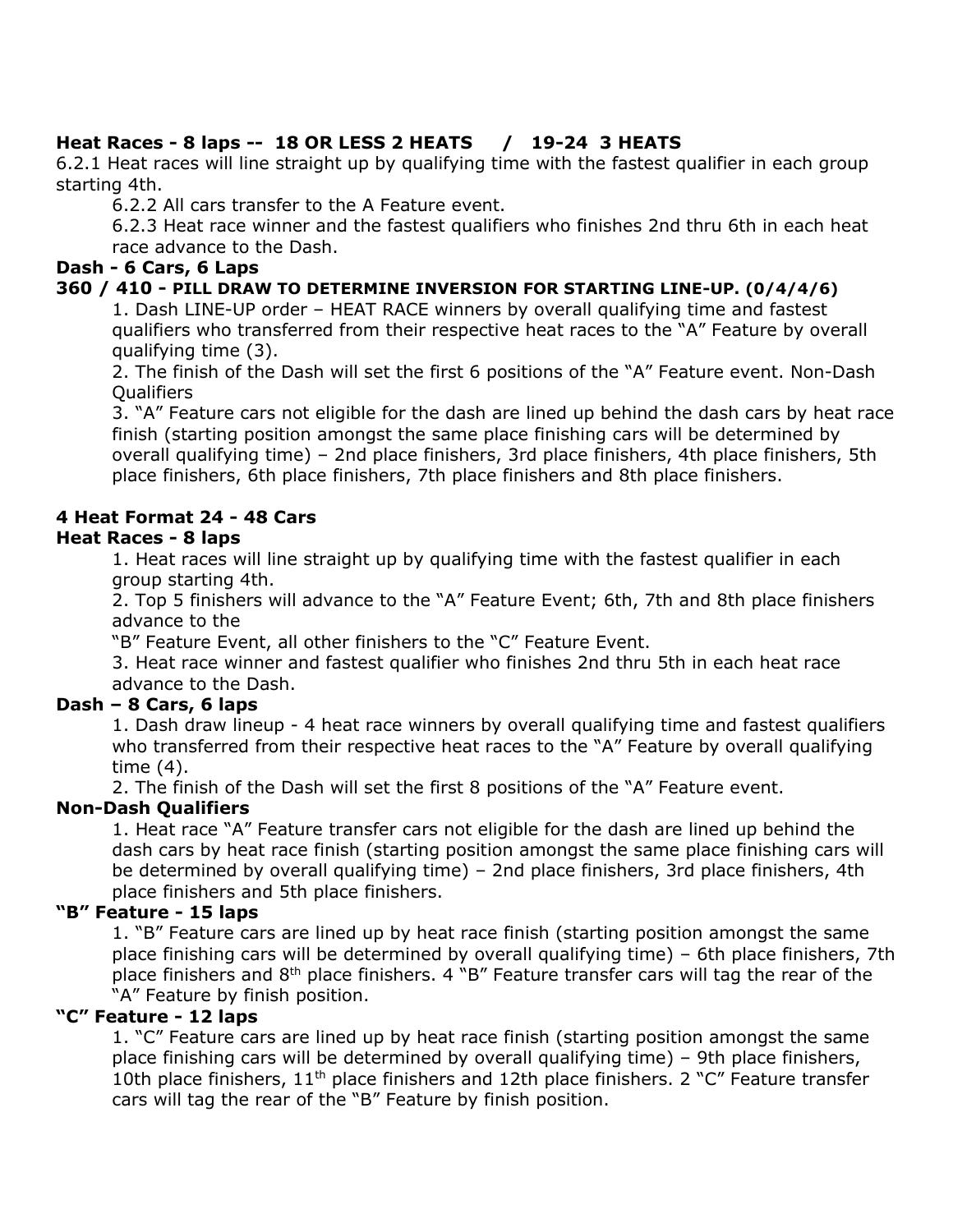#### **5 Heat Format 49 – 60 Cars**

#### **Heat Races - 8 laps**

1. Heat races will line straight up by qualifying time with the fastest qualifier in each group starting 4th.

2. Top 4 finishers will advance to the "A" Feature Event; 5th and 6th place finishers advance to the "B" Feature Event, all other finishers to two "C" Feature Events.

3. Heat race winner and fastest qualifier who finishes 2nd thru 4th in each heat race advance to the Dash.

#### **Dash – 10 Cars, 6 laps**

1. Dash draw lineup - 5 heat race winners by overall qualifying time and fastest qualifiers who transferred from their respective heat races to the "A" Feature by overall qualifying time (5).

2. The finish of the Dash will set the first 10 positions of the "A" Feature event.

#### **Non-Dash Qualifiers**

1. Heat race "A" Feature transfer cars not eligible for the dash are lined up behind the dash cars by heat race finish (starting position amongst the same place finishing cars will be determined by overall qualifying time) – 2nd place finishers, 3rd place finishers and 4th place finishers.

#### **"B" Feature - 15 laps**

1. "B" Feature cars are lined up by heat race finish (starting position amongst the same place finishing cars will be determined by overall qualifying time) – 5th place finishers and 6th place finishers. Top 4 "B" Feature transfer cars will tag the rear of the "A" Feature by finish position.

#### **2 "C" Features - 12 laps**

1. Cars are lined up by heat race finish (starting position amongst the same place finishing cars will be determined by overall qualifying time) – 7th place finishers, 8th place finishers, 9th place finishers, 10th place finishers, 11th place finishers and 12th place finishers. 2 "C" Features are then lined up with the inside cars in "C" Feature #1 and the outside cars in "C" Feature #2. Top 2 finishers from each "C" feature will tag the rear of the "B" feature. "C" Feature  $#1$  cars on the inside by finish position and "C" Feature  $#2$ cars on the outside by finish position.

#### **6 Heat Format 61 or More Cars**

#### **Heat Races - 8 laps**

1. Heat races will line straight up by qualifying time with the fastest qualifier in each group starting 4th.

2. Top 3 finishers will advance to the "A" Feature Event; 4th and 5th place finishers advance to the "B" Feature Event, 6th, 7th, 8th and 9th place finishers advance to two "C" Feature Events, all other finishers to two "D" Feature Events.

3. Heat race winner and fastest qualifier who finishes 2nd thru 3rd in each heat race advance to the Dash.

#### **2 Dashes – 6 cars, 6 laps each**

1. Dash cars are lined up with 6 heat race winners by overall qualifying time and fastest qualifiers who transferred from their respective heat races to the "A" Feature by overall qualifying time (6). 2 Dashes are then lined up with the inside cars in the first Dash and the outside cars in the second Dash.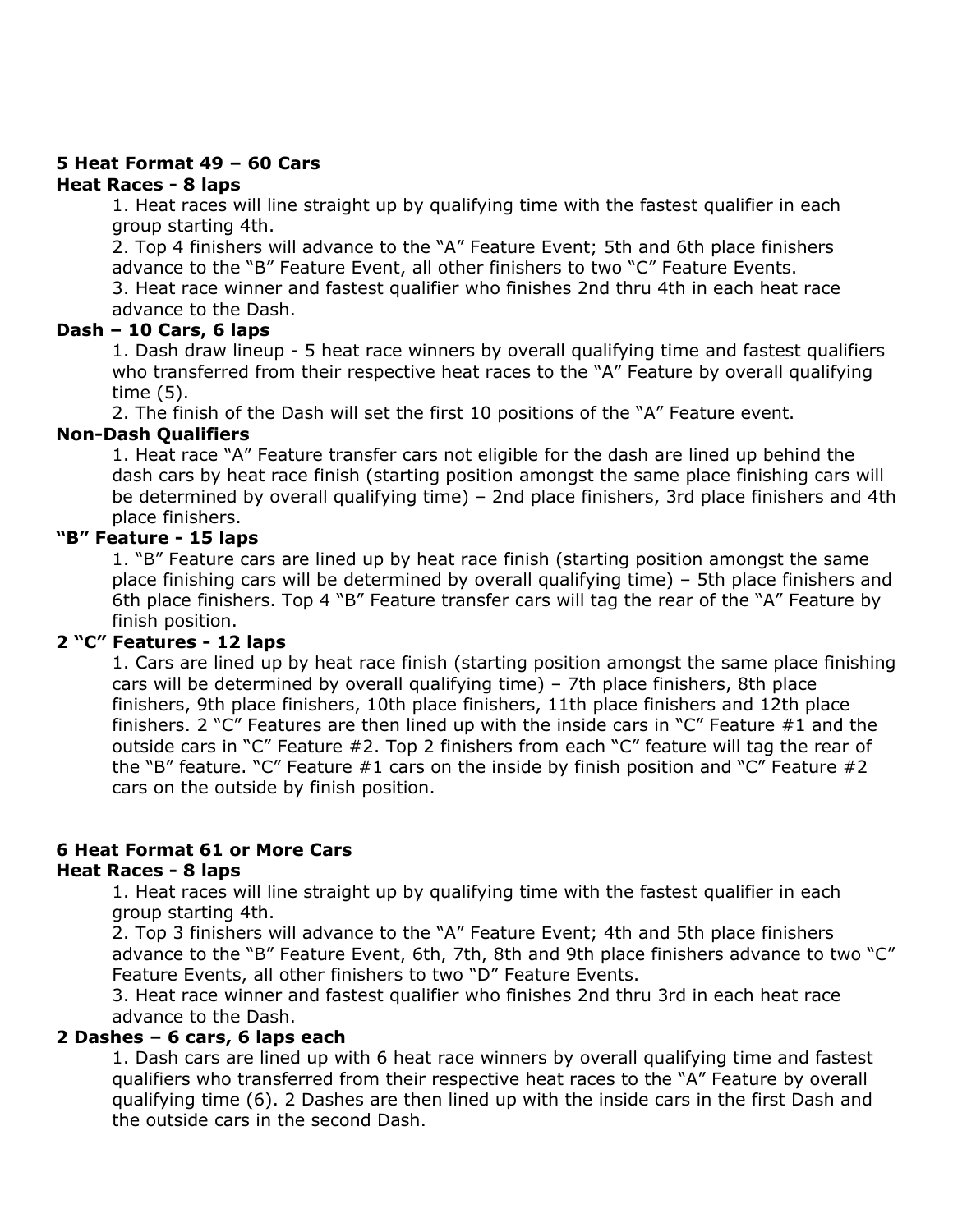2. Dash draw lineup – dash  $#1$  will draw with 3 heat race winners by overall qualifying time and fastest qualifiers who transferred from their respective heat races to the "A" Feature by overall qualifying time (3) and dash #2 will draw with 3 heat race winners by overall qualifying time and fastest qualifiers who transferred from their respective heat races to the "A" Feature by overall qualifying time (3).

3. The finish of Dash #1 will set the first 6 inside positions of the "A" Feature event and the finish of Dash #2 will set the first 6 outside positions of the "A" Feature event.

#### **Non-Dash Qualifiers**

1. Heat race "A" Feature transfer cars not eligible for the dash are lined up behind the dash cars by heat race finish (starting position amongst the same place finishing cars will be determined by overall qualifying time) – 2nd place finishers and 3rd place finishers.

#### **"B" Feature - 15 laps**

1. "B" Feature cars are lined up by heat race finish (starting position amongst the same place finishing cars will be determined by overall qualifying time) – 4th place finishers and 5th place finishers. Top

6 "B" Feature transfer cars will tag the rear of the "A" Feature by finish position.

#### **2 "C" Features - 12 laps**

1. Cars are lined up by heat race finish (starting position amongst the same place finishing cars will be determined by overall qualifying time) – 6th place finishers, 7th place finishers, 8th place finishers and 9th place finishers. 2 "C" Features are then lined up with the inside cars in "C" Feature  $#1$  and the outside cars in "C" Feature  $#2$ . Top 2 finishers from each "C" Feature will tag the rear of the "B" Feature with "C" Feature #1 cars on the inside by finish position and "C" Feature #2 cars on the outside by finish position.

#### **2 "D" Features - 10 laps**

1. Cars are lined up by heat race finish (starting position amongst the same place finishing cars will be determined by overall qualifying time) – 10th place finishers, 11th place finishers, 12th place finishers and 13th place finishers. 2 "D" Features are then lined up with the inside cars in "D" Feature #1 and the outside cars in "D" Feature #2. Top 2 finishers from "D" Feature #1 will tag the rear of "C" Feature #1 by finish position and top 2 finishers from "D" Feature #2 will tag the rear of "C" Feature #2 by finish position.

#### **--Cars that enter the work area with 5 laps or less remaining in the race will not be given the 2 lap wait period for repairs. When the lineup is correct the race will resume. --Lapped cars will be PULLED OUT EACH RE-START.**

**Speedway management reserves the right to tech any car, at any time for any reason. --If an owner and/or representative refuses a tech inspection, the racecar and team will be disqualified and may lose all points and incur a fine.**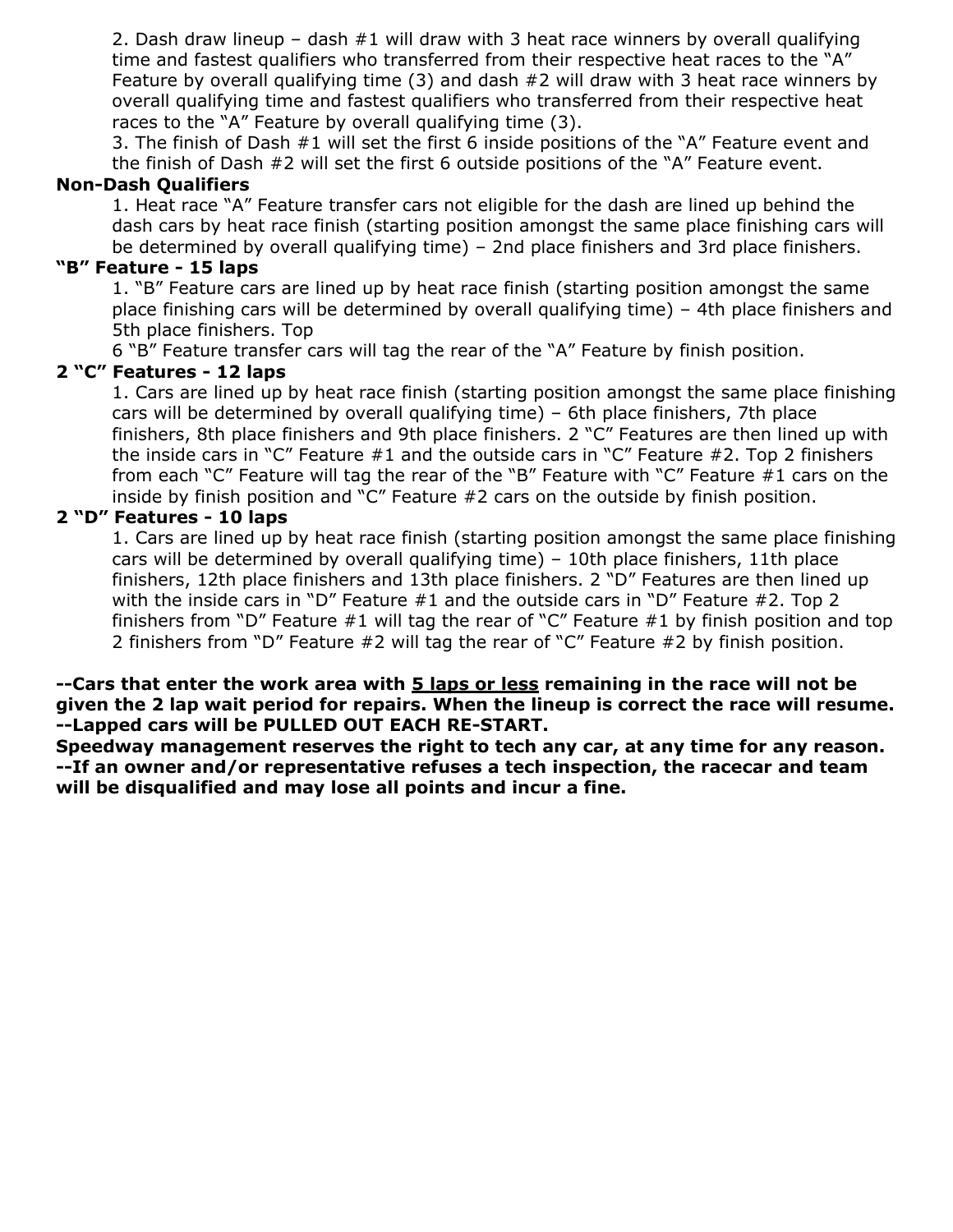#### **7. Point System**

**7.1** Equal points will be awarded to the driver and the owner for each event.

**7.2 At Mid-season Championship the format will be a regular event format with qualifying, heats and mains.**

**7.3 Championship Night the top six in owner points will line straight up by points in each division, they will race a six-lap scramble race. The finish determines the starting lineup for each main. All other cars will qualify and start straight up behind the six scramble cars.**

**7.4** Switching car number and driver not permitted.

#### **7.5 Points**

|          | <b>Qualifying Heat Race Main Event</b> |                              |                     |  |
|----------|----------------------------------------|------------------------------|---------------------|--|
| $1 = 15$ | $1 = 10$                               | $1 = 100$                    | $10 = 76$ Optional  |  |
| $2 = 11$ | $2 = 9$                                | $2 = 95$                     | $11 = 74$ $19 = 58$ |  |
| $3 = 8$  | $3 = 8$                                | $3 = 90$ $12 = 72$ $20 = 56$ |                     |  |
| $4 = 7$  | $4 = 7$                                | $4 = 88$                     | $13 = 70$ $21 = 54$ |  |
| $5 = 6$  | $5 = 6$                                | $5 = 86$                     | $14 = 68$           |  |
| $6+5$    | $6 = 5$                                | $6 = 84$                     | $15 = 66$           |  |
|          | $7 = 4$                                | $7 = 82$                     | $16 = 64$           |  |
|          | $8 = 3$                                | $8 = 80$                     | $17 = 62$           |  |
|          | $9 = 2$                                | $9 = 78$                     | $18 = 60$           |  |
|          | $10 = 1$                               |                              |                     |  |

**7.6** All cars not starting the 'A' main will receive **50** show up points.

**7.7** To be eligible for show up points, said car must be able and attempt to compete or no points will be allowed.

#### **8. Point Fund**

**8.1** To receive a trophy and/or a point fund check, 3 criteria's must be met:

**8.2** Car owner(s) competing under the same number must compete in a minimum 80% of the point's races.

**8.3** Car owner must be in good standing with Skagit Speedway.

**8.4** Car owner and/or driver must attend the banquet.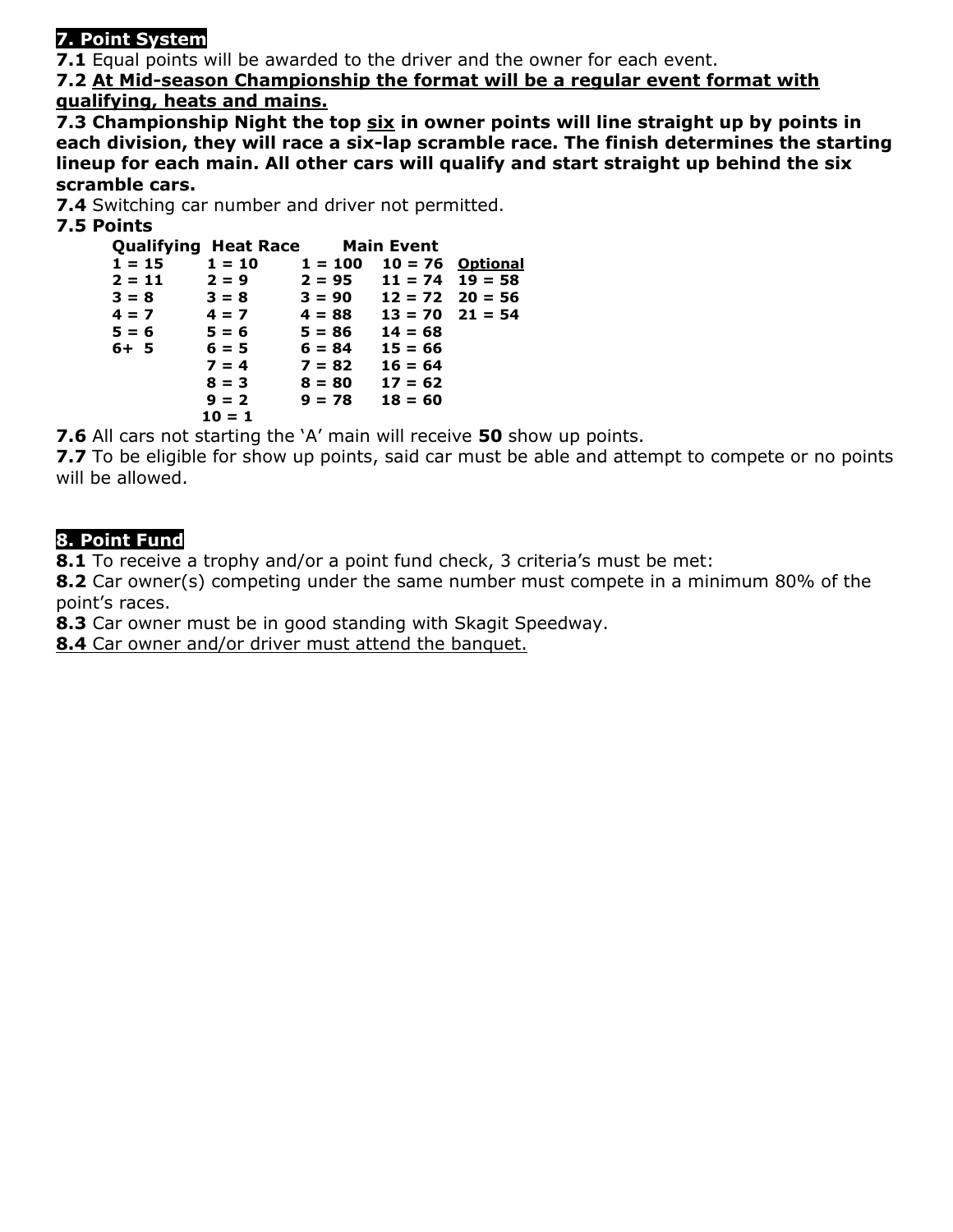### **SKAGIT SPEEDWAY SAFETY RULES SUPERCEDE ANY OTHER SAFETY RULES**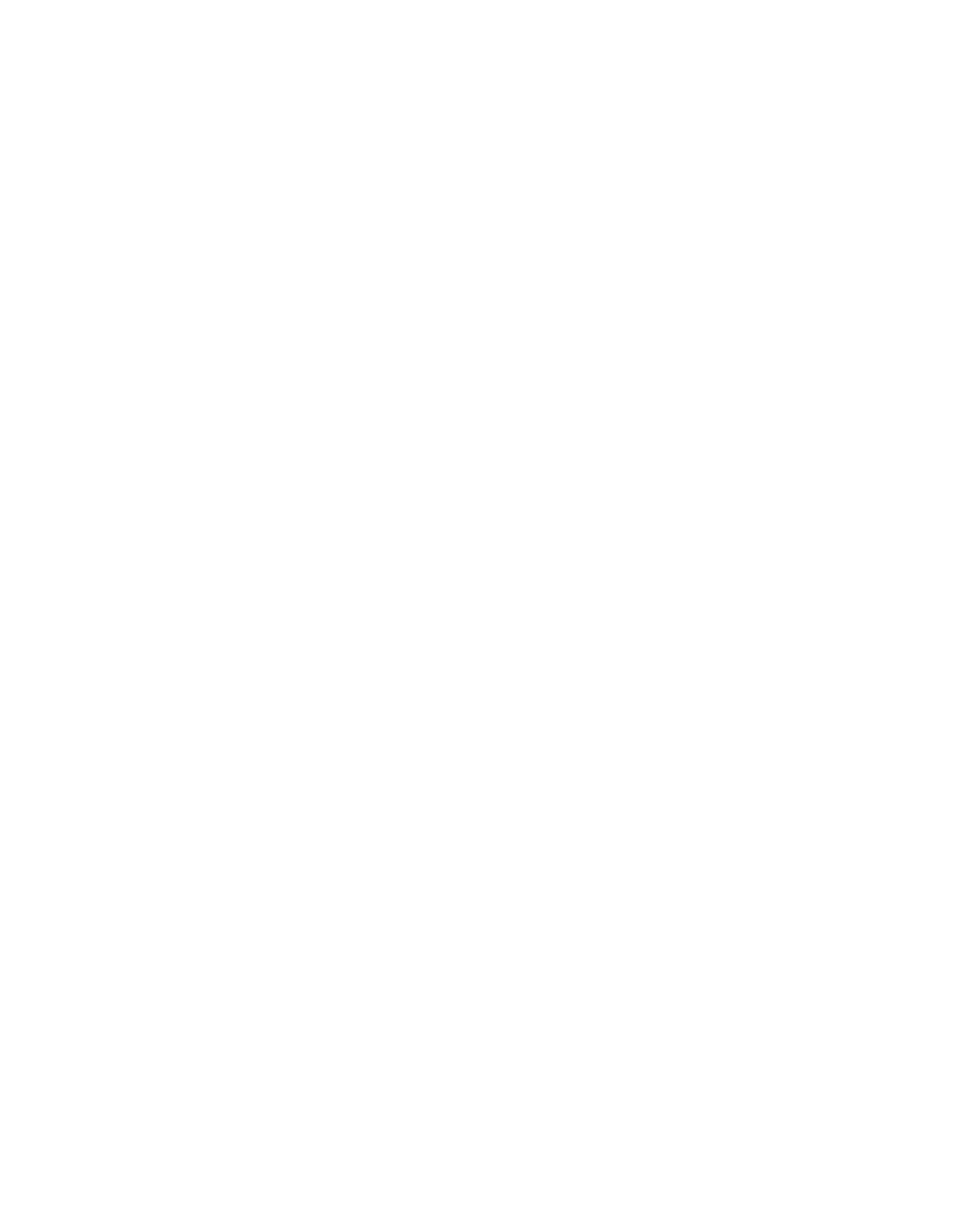## **HORNETS**

#### **SKAGIT SPEEDWAY SAFETY RULES SUPERCEDE ANY OTHER SAFETY RULES**

#### **1. Car Specifications**

**1.1 All cars and trucks will remain stock** except where noted. **If you are unsure, ask before you alter anything!** 

**1.2** Any 4-cylinder car with a maximum wheelbase of 106". **Trucks maximum wheelbase is 110".**

**1.3** All running gear and motors to be stock for said make and model.

**1.4** Dash optional, no sharp edges. All other interior and flammable insulation must be removed. **Sharp or pointed areas that drivers' legs can contact must be padded.**

**1.5** No bracing except in driver's compartment (see Roll Cage).

**1.6** Windshields, horn, stereo, and cigarette lighter optional. All other glass and lenses must be removed. **Windshield screens must be painted flat black. No Mirrors.**

**1.7** Paint scheme of any color and/or design. No offensive or inappropriate graphics. Numbers on doors and roof must be legible and 20" tall. **Vehicles must have neat appearance.** 

**1.8** Stock gas tank in front of rear axle or securely fastened and covered fuel cell/boat tank (max. 6.6 gal). Sealed metal firewall between driver and fuel tank.

**1.9 Maximum 8" wide stock production DOT highway tread tires. No grooving or altering. Stagger is legal.**

**1.10 Bead locks or aftermarket steel wheels recommended for the right-side front and rear.**

**1.11** Doors and **tailgates** must be welded shut. Trim and handles removed.

**1.12** Maximum ½" thick reinforcement on the outside of the door skin on the right side. Left side, 2" maximum past the door skin. Edges and corners must be smooth and radiused.

**1.13 All cars must weigh 2,200 lbs. with the driver at the end of the race. Added weight must be securely fastened to the floorboard in the area of the front passenger seat only**. **IF WEIGHT IS ADDED… IT MUST BE WHITE AND HAVE CAR # ON IT. IF YOU LOSE THE WEIGHT AT ANY TIME ON THE TRACK, YOU WILL BE DISQUALIFIED AND SCORED LAST.** 

**1.14 No adjustable struts or shocks.**

#### **2. Engines**

**2.1** Stock production naturally aspirated, and piston driven.

**2.2 Variable valve timing engines, Vtec and Ztec, allowed** 

**2.2 Factory stock engine assemblies. No mixing of parts.** 

**2.3 Maximum factory horsepower rating of 165 HP.**

**2.4** Standard highway pump gas only. **NO ADDITIVES** 

**2.5** No anti-freeze**.** 

**2.6** Stock exhaust. **Mufflers Required max. 90db @ 100'** 

**2.7** Catalytic converters must be removed

#### **3. Safety (Minimum requirements)**

#### *IT IS THE CAR OWNERS' RESPONSIBILITY TO ENSURE HIS/HER CAR IS SAFE AND PROPERLY MAINTAINED FOR RACING. PLEASE SEE ENTIRE SAFETY LIST AT THE FRONT OF THIS BOOK.*

**3.1** Driver's window net with quick release.

**3.2** High-back aluminum double wrap around seat.

**3.3** Driver's area roll bars must be padded.

**3.4** Master kill/fuel pump switch required on left side of dash within easy reach of driver and must be clearly marked 'OFF' and 'ON'.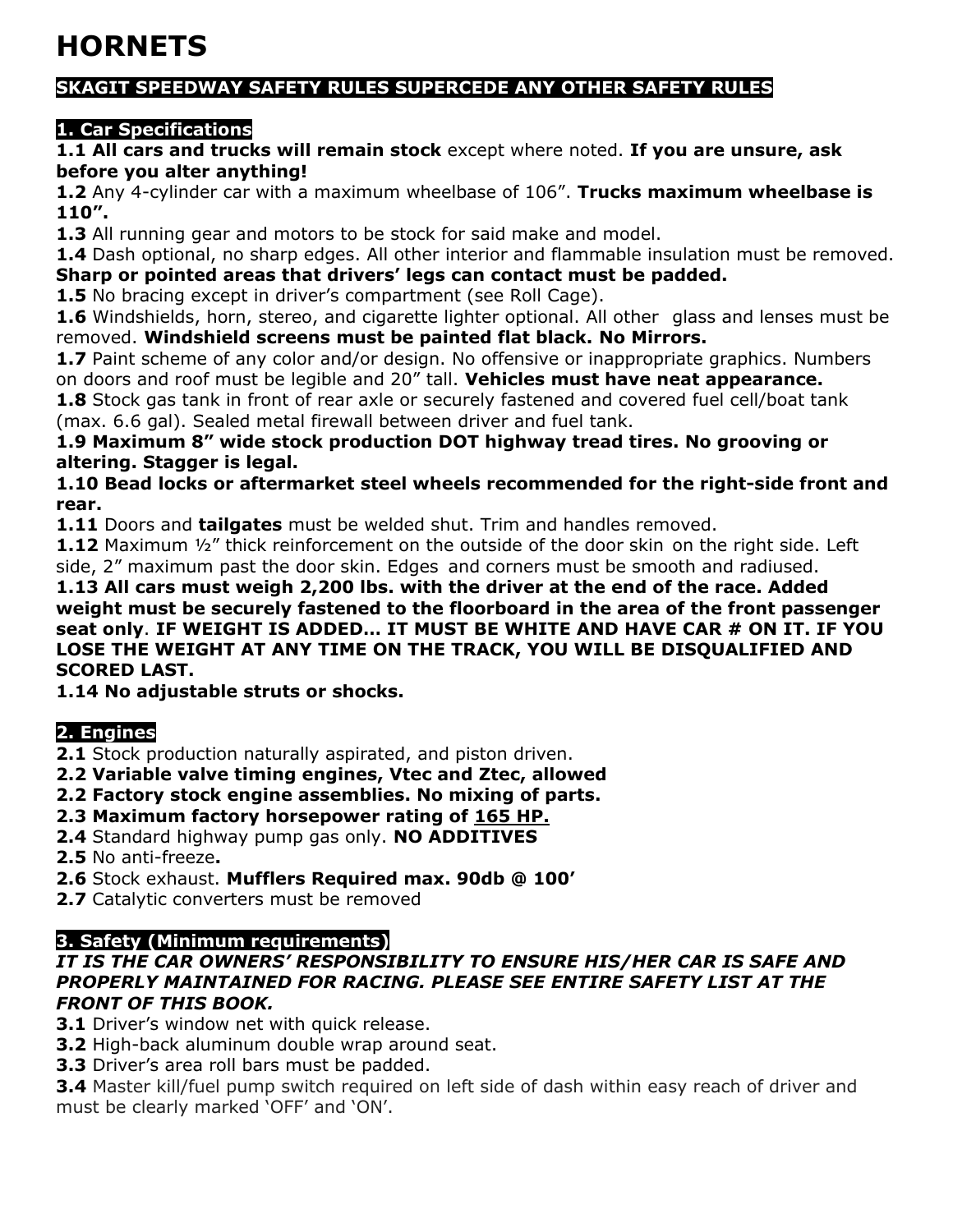#### **4 Roll Cage (Minimum requirements)**

**4.1 Must be minimum 11/4" sch 40 pipe or 1 1/2" .095 tubing.** 

**4.2** Six-point design, securely **Welded** to the floor/frame.

**4.3** All **cage** weld junctions **must** have a 1 ½" x 1/8" gussets.

**4.4** Driver's door to be hollowed. Minimum three horizontal bars, contoured 12" apart. Two vertical bars centered 12" apart between all horizontal doors bars. 1/8" steel plate is **mandatory** covering the entire outside area of driver's door bars.

**4.5** Passenger door will have a minimum of two straight - horizontal and vertical bars similar to driver's door.

**4.6** Horizontal bars to connect front and rear roll bar posts from side to side. Centered behind seat and above or below dash connecting upright posts from side to side.

**4.7** Side diagonal bar from top roll bar above driver's seat to lower post at the rear base of the passenger door.

**4.8** Horizontal bars centered, connecting front roll cage hoop (above dash) to rear roll cage hoop (behind driver's seat).

**4.9** Front to rear diagonal bars from above seat areas to rear fender well area.

**4.10 Seat should be securely mounted to the roll cage.** 

**4.11 NO excessive lightening of the car. NO REMOVAL OF THE SHEET METAL TOP, SIDES, FLOORBOARDS OR TUB COMPARTMENTS BETWEEN THE BUMPERS ALLOWED. 4.12 Reasonable bracing outside the driver's compartment for safety and frame** 

**rigidity allowed.** 

**4.13 Front bumper may be reinforced with a single bar maximum size 1½" x .095. Must be concealed behind the stock front bumper. A single brace from the end of the bumper tube to the frame is allowed.** 

**4.14 Must have minimum of THREE windshield bars** mounted securely to the roll cage in front of driver.